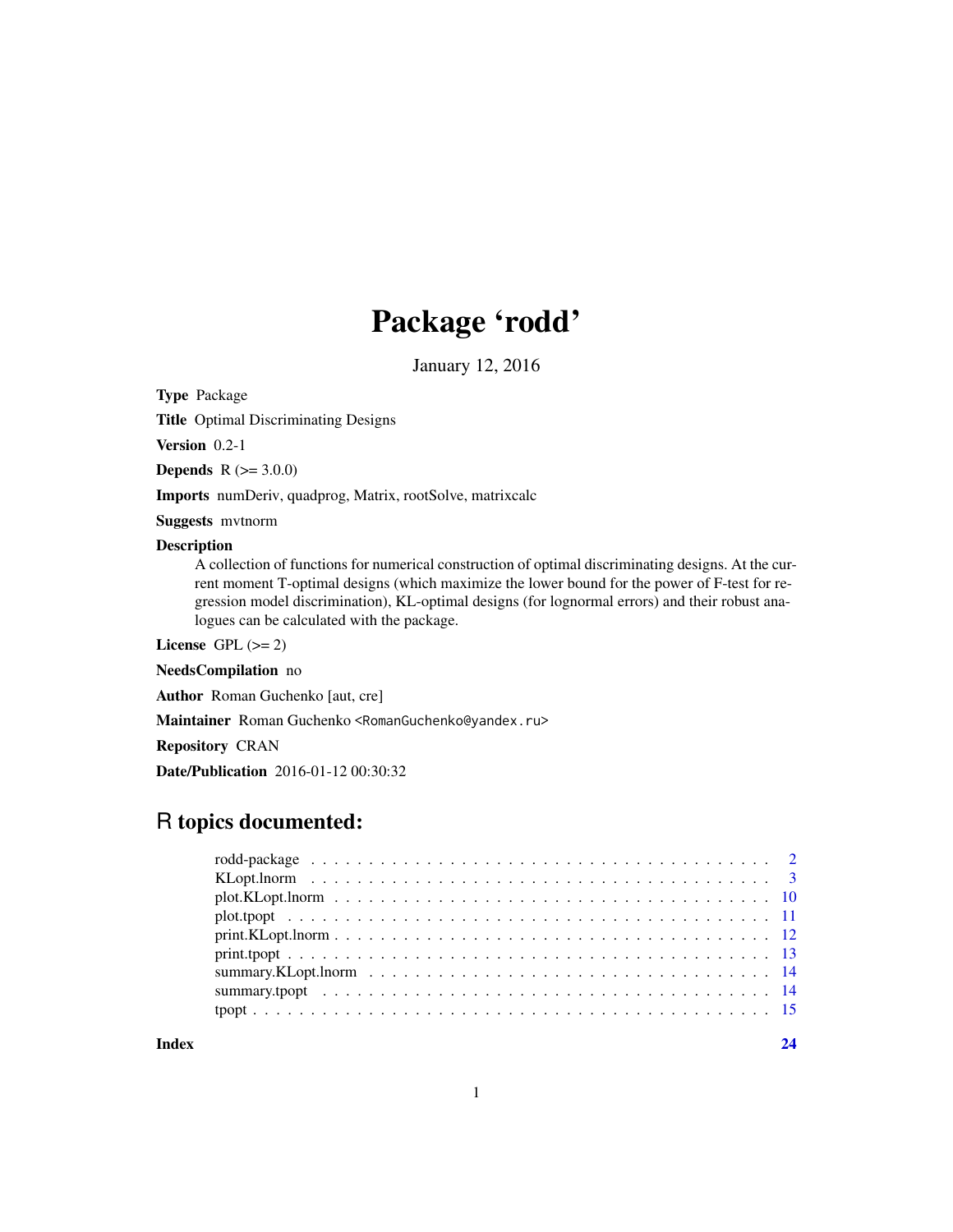<span id="page-1-0"></span>

#### Description

This package provides several functions suitable for efficient numerical construction of optimal discriminative designs.

#### Details

At the current state this package provides the routine [tpopt](#page-14-1) for the construction of  $T_{\rm P}$ -optimal designs, the routine KLopt. lnorm for the calculation of  $KL$ -optimal designs (for lognormal errors) and several auxiliary procedures to represent the results. Function [tpopt](#page-14-1) is based on the algorithms that were developed in [7]. Function [KLopt.lnorm](#page-2-1) is based on the methodology proposed in [8]. See the references for more details.

It is planned to add several new routines for different types of discriminative designs.

## References

[1] Atkinson A.C., Fedorov V.V. (1975) *The design of experiments for discriminating between two rival models*. Biometrika, vol. 62(1), pp. 57–70.

[2] Atkinson A.C., Fedorov V.V. (1975) *Optimal design: Experiments for discriminating between several models*. Biometrika, vol. 62(2), pp. 289–303.

[3] Dette H., Pepelyshev A. (2008) *Efficient experimental designs for sigmoidal growth models*. Journal of statistical planning and inference, vol. 138, pp. 2–17.

[4] Dette H., Melas V.B., Shpilev P. (2013) *Robust T-optimal discriminating designs*. Annals of Statistics, vol. 41(4), pp. 1693–1715.

[5] Braess D., Dette H. (2013) *Optimal discriminating designs for several competing regression models*. Annals of Statistics, vol. 41(2), pp. 897–922.

[6] Braess D., Dette H. (2013) *Supplement to "Optimal discriminating designs for several competing regression models"*. Annals of Statistics, online supplementary material.

[7] Dette H., Melas V.B., Guchenko R. (2014) *Bayesian T-optimal discriminating designs*. [ArXiv](http://arxiv.org/abs/1412.2548) [link.](http://arxiv.org/abs/1412.2548)

[8] Dette H., Guchenko R., Melas V.B. (2015) *Efficient computation of Bayesian optimal discriminating designs*. [ArXiv link.](http://arxiv.org/abs/1508.00279)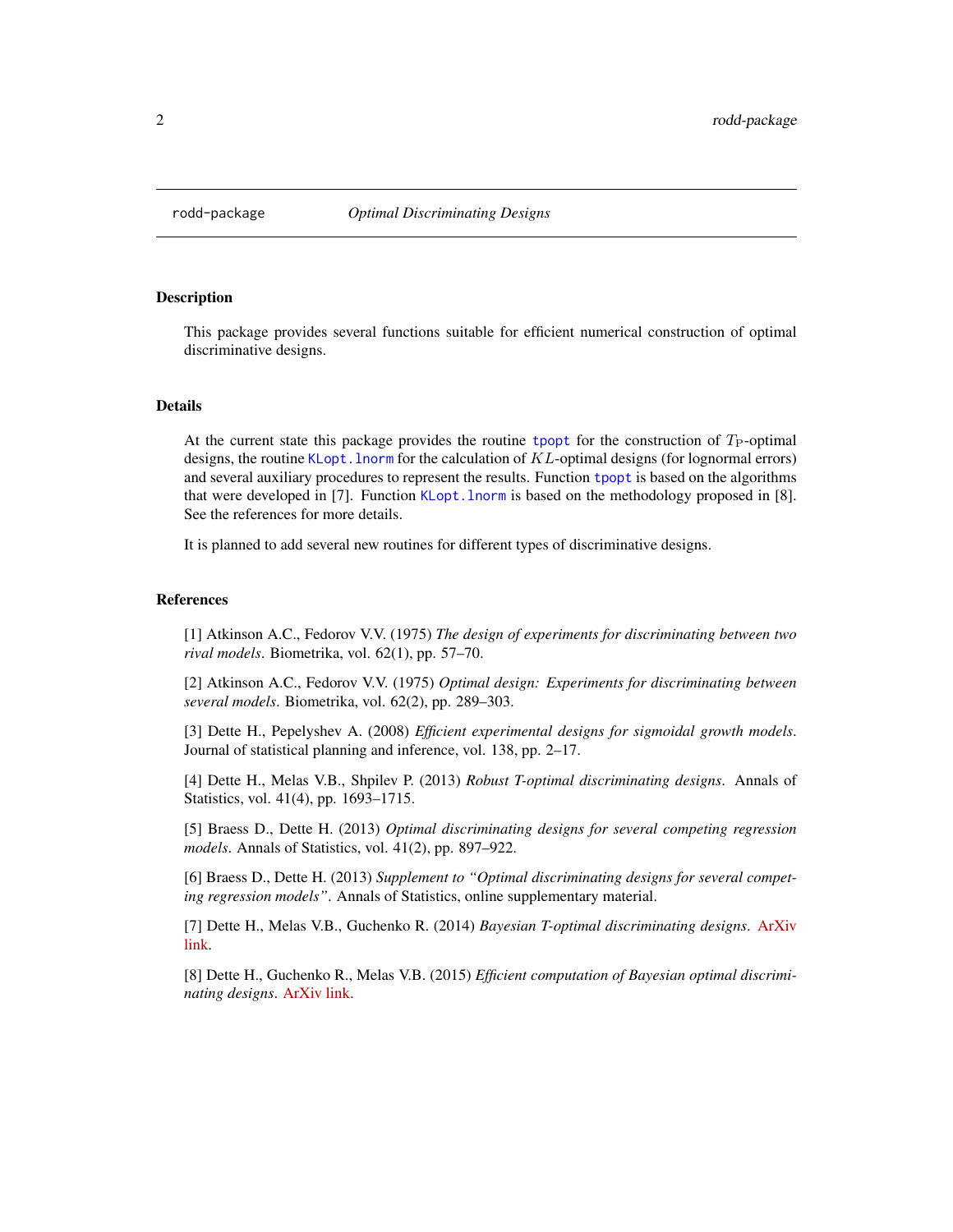<span id="page-2-1"></span><span id="page-2-0"></span>

## Description

Calculates an approximation  $\xi^{**}$  of the KL-optimal design (in case of lognormal errors)  $\xi^*$  for discrimination between a given list of error densities  $\{f_i(x, \theta_i), i = 1, \ldots, \nu\}$ . This procedure is based on the work [8]. This function mimics [tpopt](#page-14-1) almost entirely. It is planed to combine [tpopt](#page-14-1) and [KLopt.lnorm](#page-2-1) in the future. See [tpopt](#page-14-1) for the detailed description of the arguments marked with "-//-".

## Usage

```
KLopt.lnorm(x,
               w = rep(1, length(x)) / length(x),eta,
               sq.var,
               theta.fix,
               theta.var = NULL,p,
               x.1b = min(x),
               x.rb = max(x),
               opt = list()
```
## Arguments

| $\times$  | $-1/$                                                                                                                                                                                                                                                                                                                                                                                             |
|-----------|---------------------------------------------------------------------------------------------------------------------------------------------------------------------------------------------------------------------------------------------------------------------------------------------------------------------------------------------------------------------------------------------------|
| W         | $-1/$                                                                                                                                                                                                                                                                                                                                                                                             |
| eta       | a list of means for the error densities $\{f_i(x, \theta_i), i = 1, , \nu\}$ between which<br>proposed optimization should be performed. Every function from this list should<br>be defined in the form of $\eta_i(x, \theta_i)$ , where x is one dimensional variable from X<br>and $\theta_i$ is a vector of corresponding model parameters. We will refer to length of<br>this list as $\nu$ . |
| sq.var    | a list of variances for the error densities $\{f_i(x, \theta_i), i = 1, , \nu\}$ between<br>which proposed optimization should be performed. Every function from this list<br>should be defined in the form of $v_i^2(x, \theta_i)$ . This list also has the length equal to<br>$\nu$ .                                                                                                           |
| theta.fix | $-1/$                                                                                                                                                                                                                                                                                                                                                                                             |
| theta.var | $-11-$                                                                                                                                                                                                                                                                                                                                                                                            |
| p         | $-1/$                                                                                                                                                                                                                                                                                                                                                                                             |
| x.lb      | $-1/$                                                                                                                                                                                                                                                                                                                                                                                             |
| x.rb      | $-1/$                                                                                                                                                                                                                                                                                                                                                                                             |
| opt       | $-1/$                                                                                                                                                                                                                                                                                                                                                                                             |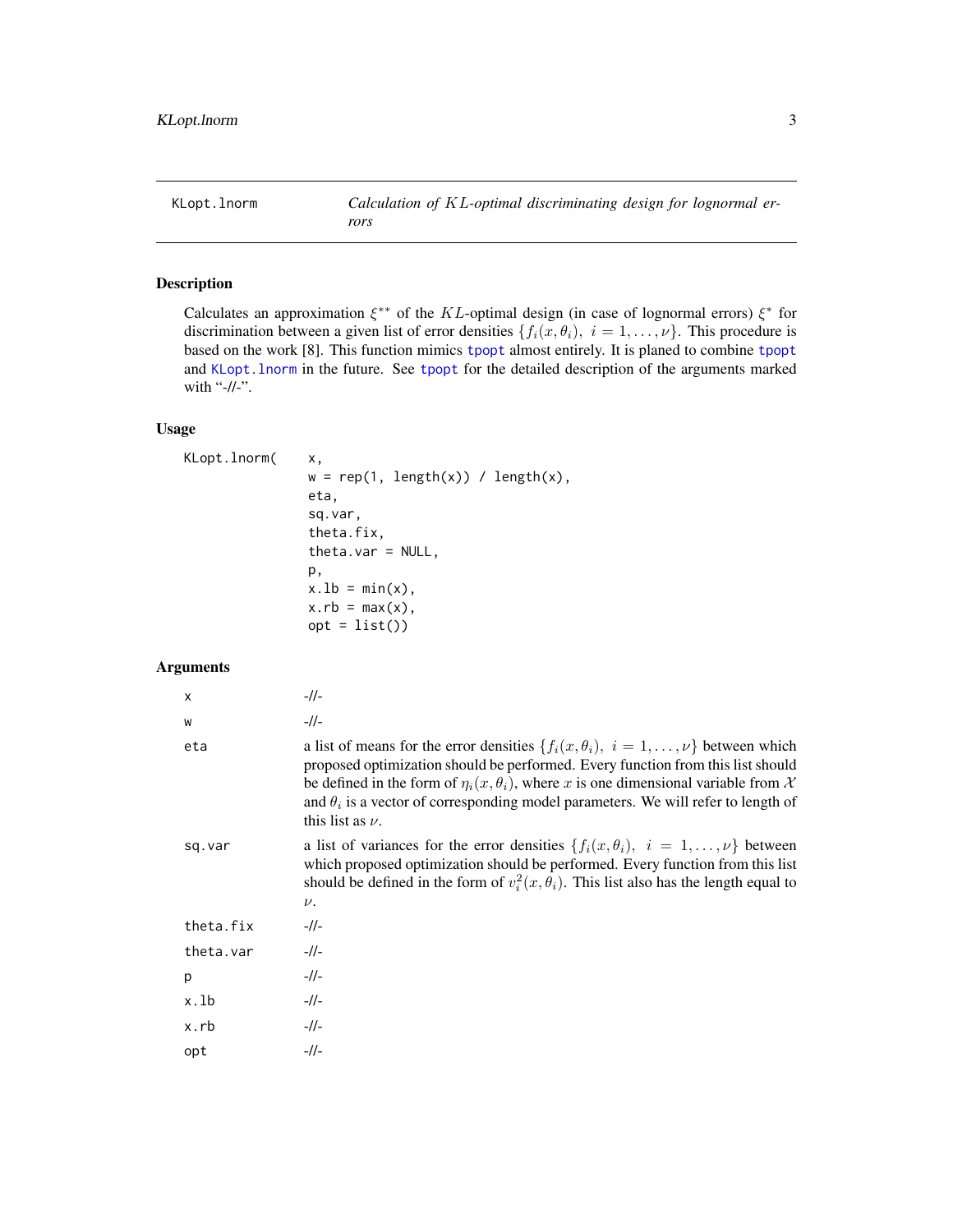<span id="page-3-0"></span>Object of class "KLopt.lnorm" which contains the following fields:

x, w, efficiency, functional -//-

eta a list of means from the input.

sq.var a list of variances from the input.

theta.fix, theta.var, p, x.lb, x.rb, max.iter, done.iter, des.eff, time -//-

#### See Also

[plot.KLopt.lnorm](#page-9-1), [summary.KLopt.lnorm](#page-13-1), [print.KLopt.lnorm](#page-11-1)

## Examples

```
## Not run:
### Examples from [8]
### Cases 1 and 3 are presented here; case 2 can be computed using the
### function tpopt (see the description of this function for exact example)
library(mvtnorm)
### Example 1 from [8]; EMAX vs MM
#List of models
eta.1 <- function(x, theta.1)
    theta.1[1] * x + \text{theta.1}[2] * x / (x + \text{theta.1}[3])eta.2 <- function(x, theta.2)
    theta.2[1] * x / (x + theta.2[2])eta <- list(eta.1, eta.2)
#List of fixed parameters
theta.1 <- c(1, 1, 1)
theta.2 <- c(1, 1)theta.fix <- list(theta.1, theta.2)
#Comparison table
p <- matrix(
    c(
        0,1,
        0,0
    ), c(length(eta), length(eta)), byrow = TRUE)
### Case 1
#List of variances
sq.var.1 \leq function(x, theta.1)
    1
sq.var.2 \le function(x, theta.2)
```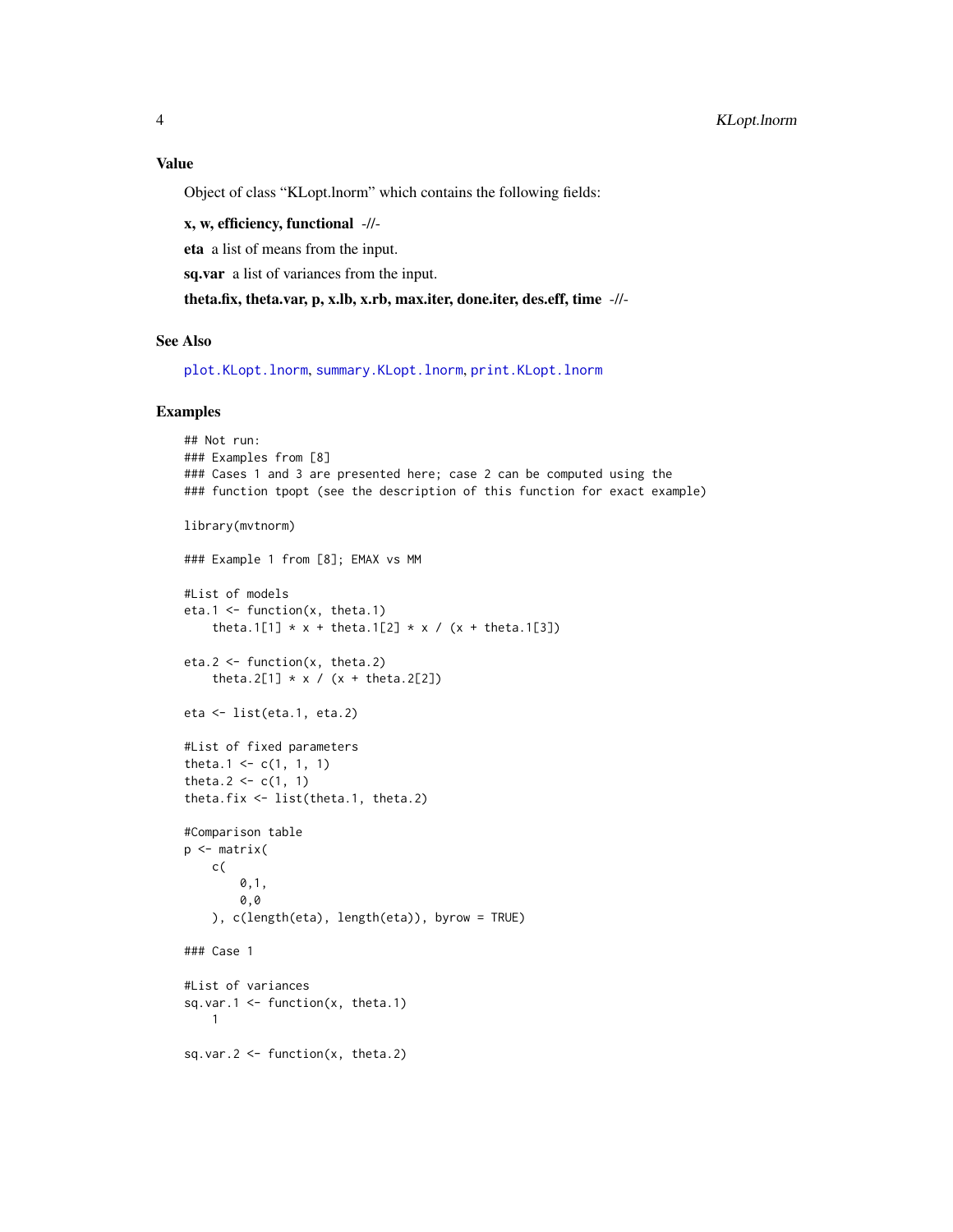```
1
sq.var <- list(sq.var.1, sq.var.2)
#Case 1, method 1
res <- KLopt.lnorm(
   x = \text{seq}(0.1, 5, \text{length.out} = 10),eta = eta, sq.var = sq.var, theta.fix = theta.fix, p = p,
    opt = list(method = 1)\mathcal{L}plot(res)
summary(res)
#Case 1, method 2
res <- KLopt.lnorm(
    x = seq(0.1, 5, length.out = 10),eta = eta, sq.var = sq.var, theta.fix = theta.fix, p = p,
    opt = list(method = 2)\mathcal{L}plot(res)
summary(res)
### case 3
#List of variances
sq.var.1 \leq function(x, theta.1)
    exp(eta.1(x, theta.1))
sq.var.2 \leq function(x, theta.2)
    exp(eta.2(x, theta.2))
sq.var <- list(sq.var.1, sq.var.2)
#Case 3, method 1
res <- KLopt.lnorm(
    x = seq(0.1, 5, length.out = 10),eta = eta, sq.var = sq.var, theta.fix = theta.fix, p = p,
    opt = list(method = 1))
plot(res)
summary(res)
#Case 3, method 2
res <- KLopt.lnorm(
    x = seq(0.1, 5, length.out = 10),eta = eta, sq.var = sq.var, theta.fix = theta.fix, p = p,
    opt = list(method = 2)\mathcal{L}plot(res)
summary(res)
### Example 2 from [8]; sigmoidal
#List of models
```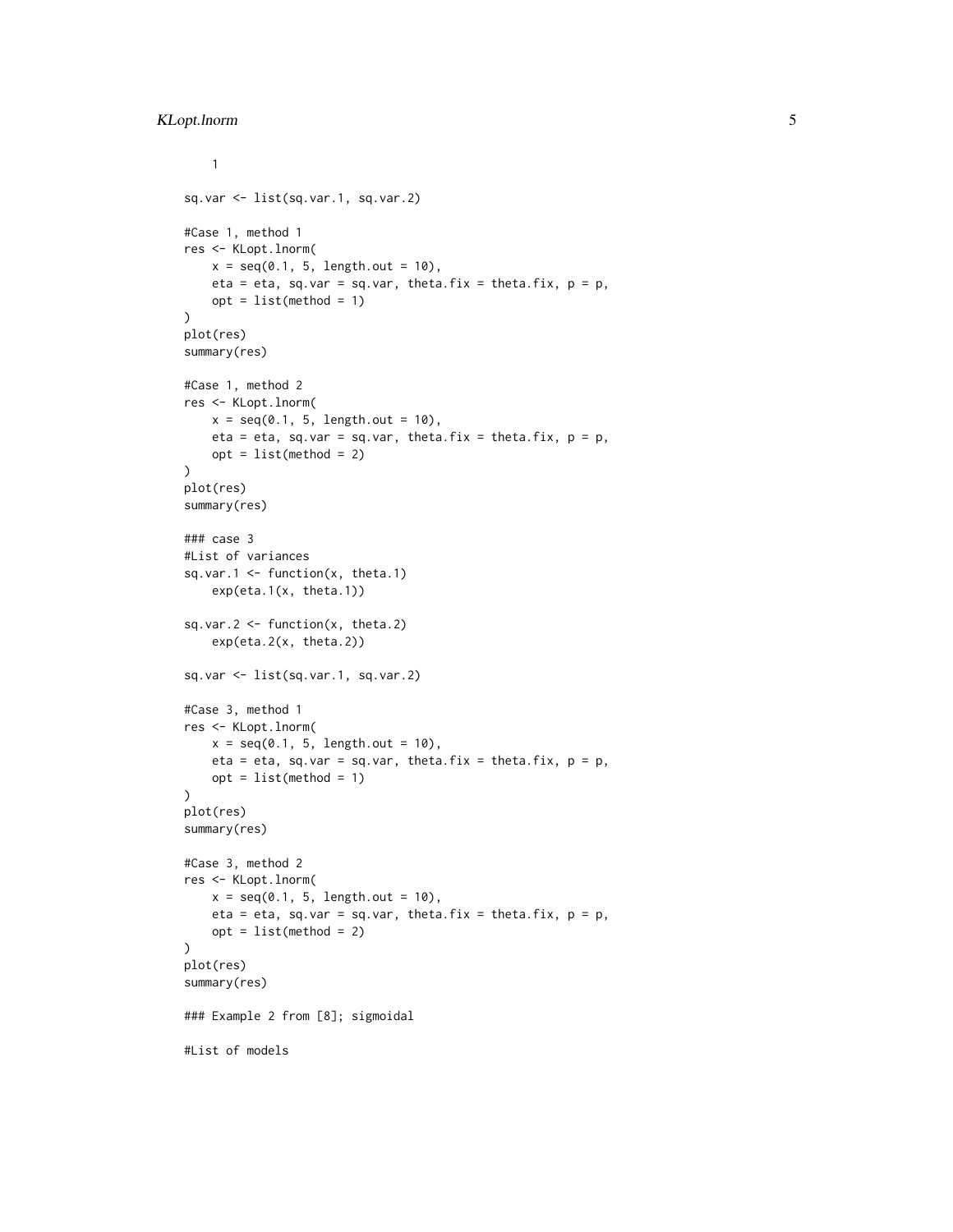```
eta.1 = function(x, theta.1)theta.1[1] - theta.1[2] * exp(-theta.1[3] * x ^ theta.1[4])
eta.2 <- function(x, theta.2)
    theta.2[1] - theta.2[2] * exp(-theta.2[3] * x)
#List of fixed parameters
theta.1.mean \leq c(2, 1, 0.8, 1.5)sigma <-0.3theta.1.sigma <- matrix(
    c(
        sigma,0,
        0,sigma
    ), c(2, 2), byrow = TRUE)
grid <- expand.grid(
    theta.1.mean[1],
    theta.1.mean[2],
    seq(theta.1.mean[3] - sqrt(sigma), theta.1.mean[3] + sqrt(sigma), length.out = 5),
    seq(theta.1.mean[4] - sqrt(sigma), theta.1.mean[4] + sqrt(sigma), length.out = 5)
\lambdatheta.2 <- c(2,1,1)theta.fix <- list()
for(i in 1:length(grid[,1]))
    theta.fix[[length(theta.fix)+1]] <- as.numeric(grid[i,])
theta.fix[[length(theta.fix)+1]] <- theta.2
density.on.grid <- dmvnorm(grid[,3:4], mean = theta.1.mean[3:4], sigma = theta.1.sigma)
density.on.grid <- density.on.grid / sum(density.on.grid)
eta <- list()
for(i in 1:length(grid[,1]))
    eta <- c(eta, eta.1)
eta <- c(eta, eta.2)
#Comparison table
p <- rep(0,length(eta))
for(i in 1:length(grid[,1]))
    p <- rbind(p, c(rep(0,length(eta)-1), density.on.grid[i]))
p <- rbind(p, rep(0,length(eta)))
p \leftarrow p[-1, 1]### Case 1
sq.var.1 \le function(x, theta.1)
   1
sq.var.2 \leftarrow function(x, theta.2)
   1
sq.var \leftarrow list()
for(i in 1:length(grid[,1]))
```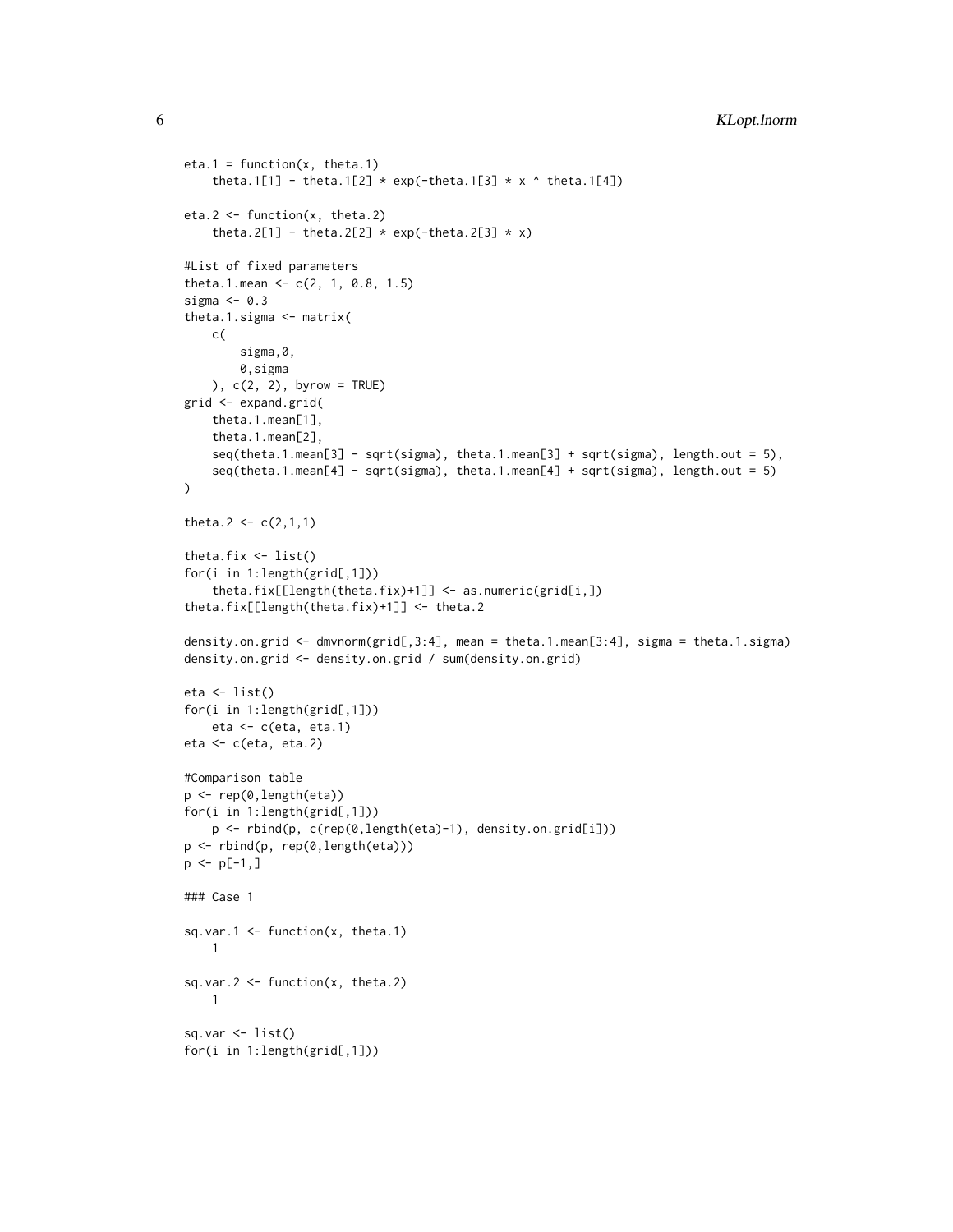```
sq.var \leq c(sq.var, sq.var.1)
sq.var <- c(sq.var, sq.var.2)
#Case 1, method 1
res <- KLopt.lnorm(
   x = c(0, 1, 2, 3, 4, 5, 6, 7, 8, 9, 10),eta = eta, sq.var = sq.var, theta.fix = theta.fix, p = p,
    opt = list(method = 1)\lambdaplot(res)
summary(res)
#Case 1, method 2
res <- KLopt.lnorm(
    x = c(0, 1, 2, 3, 4, 5, 6, 7, 8, 9, 10),eta = eta, sq.var = sq.var, theta.fix = theta.fix, p = p,
    opt = list(method = 2)
\mathcal{L}plot(res)
summary(res)
### Case 3
sq.var.1 \leq function(x, theta.1)
    exp(eta.1(x, theta.1))
sq.var.2 \leq function(x, theta.2)
    exp(eta.2(x, theta.2))
sq.var \leftarrow list()for(i in 1:length(grid[,1]))
    sq.var <- c(sq.var, sq.var.1)
sq.var <- c(sq.var, sq.var.2)
#Case 3, method 1
res <- KLopt.lnorm(
    x = c(0, 1, 2, 3, 4, 5, 6, 7, 8, 9, 10),eta = eta, sq.var = sq.var, theta.fix = theta.fix, p = p,
    opt = list(method = 1))
plot(res)
summary(res)
#Case 3, method 2
res <- KLopt.lnorm(
    x = c(0, 1, 2, 3, 4, 5, 6, 7, 8, 9, 10),eta = eta, sq.var = sq.var, theta.fix = theta.fix, p = p,
    opt = list(method = 2)\lambdaplot(res)
summary(res)
### Example 3 from [8]; dose response
```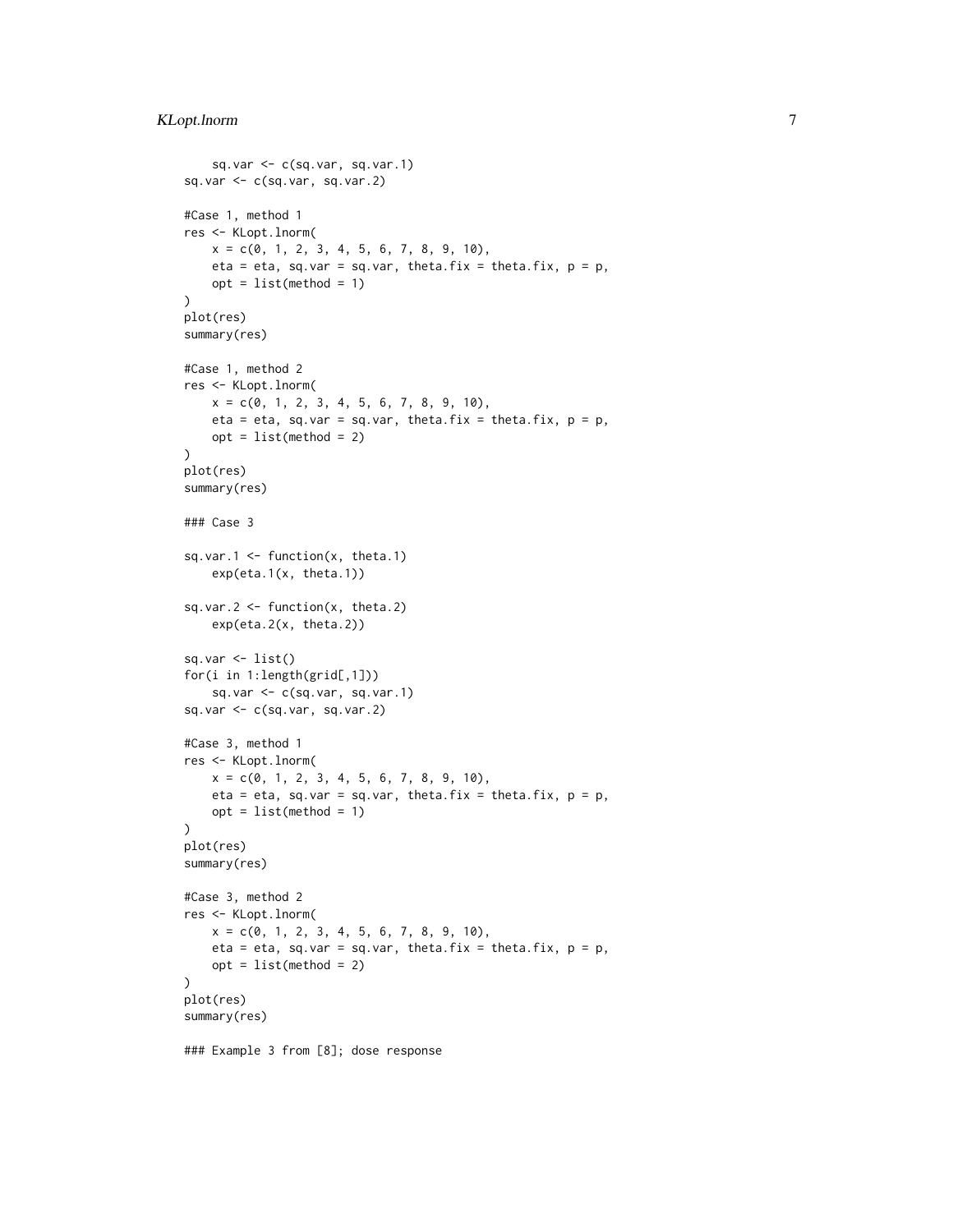```
#List of models
eta.1 <- function(x, theta.1)
    theta.1[1] + theta.1[2] \star x
eta.2 <- function(x, theta.2)
    theta.2[1] + theta.2[2] * x * (theta.2[3] - x)
eta.3 <- function(x, theta.3)
    theta.3[1] + theta.3[2] * x / (theta.3[3] + x)
eta.4 \leftarrow function(x, theta.4)
    theta.4[1] + theta.4[2] / (1 + \exp((theta.4[3] - x) /theta.4[4]))#List of fixed parameters
theta.1 <- c(60, 0.56)
theta.2 <- c(60, 7 / 2250, 600)
theta.3 <- c(60, 294, 25)
theta.4.mean <- c(49.62, 290.51, 150, 45.51)
a < -45b \le -20grid <- expand.grid(
        c(theta.4.mean[1] - b, theta.4.mean[1], theta.4.mean[1] + a),c(theta.4.mean[2] - b, theta.4.mean[2], theta.4.mean[2] + a),c(theta.4.mean[3] - b, theta.4.mean[3], theta.4.mean[3] + a),c(theta.4.mean[4] - b, theta.4.mean[4], theta.4.mean[4] + a))
eta <- list()
eta <- c(eta, eta.1, eta.2, eta.3)
for(i in 1:length(grid[,1]))
    eta <- c(eta, eta.4)
theta.fix <- list(theta.1, theta.2, theta.3)
for(i in 1:length(grid[,1]))
    theta.fix[[length(theta.fix) + 1]] <- as.numeric(grid[i,])
density.on.grid <- rep(1,length(grid[,1]))
density.on.grid <- density.on.grid / sum(density.on.grid)
#Comparison table
p <- rep(0, length(eta))
p <- rbind(p, c(1, rep(0, length(eta) - 1)))
p <- rbind(p, c(1, 1, rep(0,length(eta) - 2)))
for(i in 1:length(grid[,1]))
    p \leftarrow \text{rbind}(p, c(\text{rep}(density,on.grid[i], 3), rep(0, length(eta) - 3)))### Case 1
#List of variances
sq.var.1 \leq function(x, theta.1)
   1
```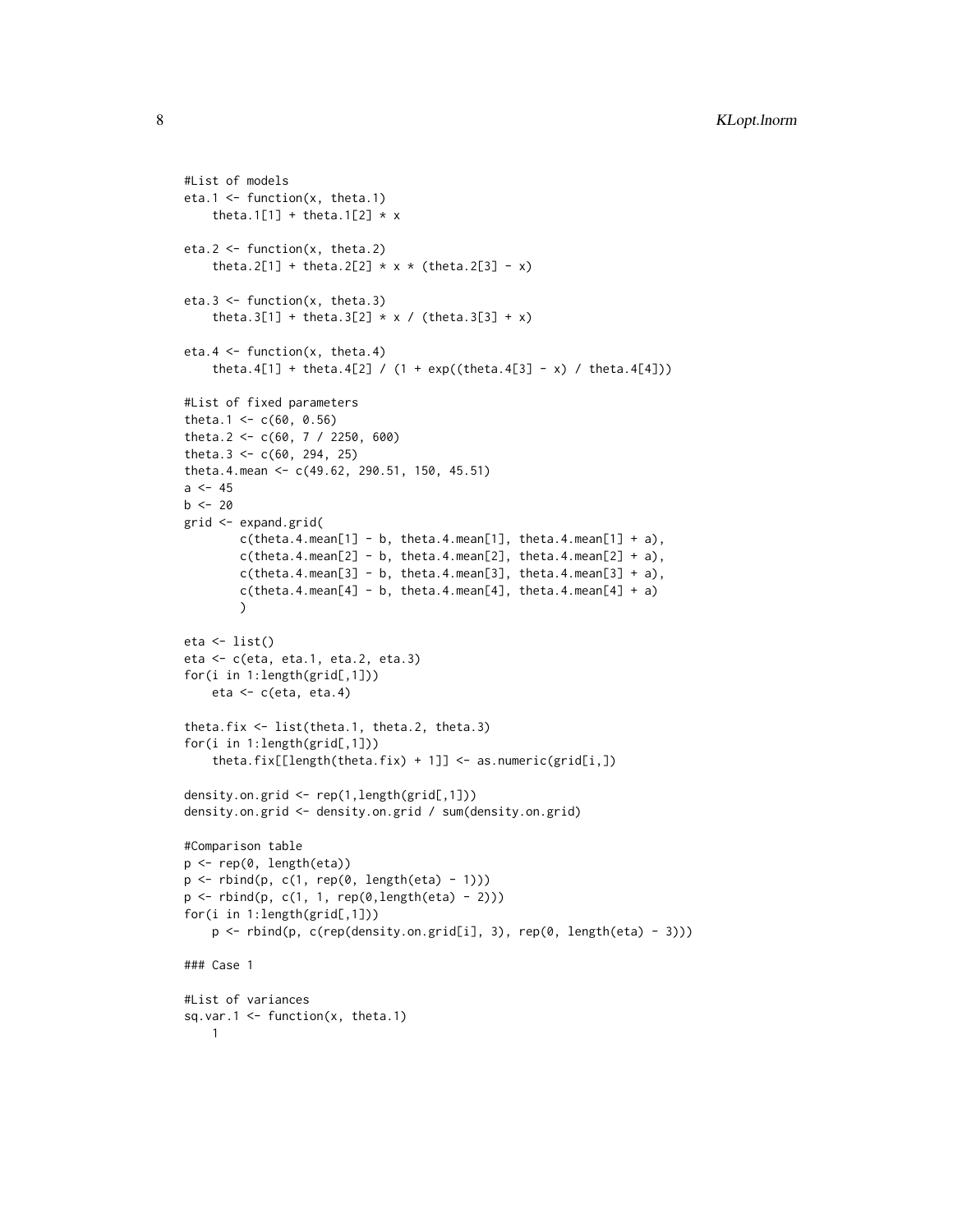```
sq.var.2 \le function(x, theta.2)
   1
sq.var.3 \leq function(x, theta.3)
   1
sq.var.4 \leq function(x, theta.4)
    1
sq.var <- list()
sq.var <- c(sq.var, sq.var.1, sq.var.2, sq.var.3)
for(i in 1:length(grid[,1]))
    sq.var \leftarrow c(sq.var, sq.var.4)#Case 1, method 1
#Design estimation
res <- KLopt.lnorm(
   x = seq(0, 500, length.out = 10),
    eta = eta, sq.var = sq.var, theta.fix = theta.fix, p = p,
    opt = list(max.iter = 10)
\lambdaplot(res)
summary(res)
#Case 1, method 2
#Design estimation
res <- KLopt.lnorm(
    x = seq(0, 500, length.out = 10),
    eta = eta, sq.var = sq.var, theta.fix = theta.fix, p = p,
    opt = list(method = 2,max.iter = 10,
        weights.evaluation.max.iter = 50,
        support.epsilon = 1e-4
    )
)
plot(res)
summary(res)
### Case 3
#List of variances
sq.var.1 \leq function(x, theta.1)
    exp(1e-2 * eta.1(x, theta.1))sq.var.2 \leq function(x, theta.2)
    exp(1e-2 * eta.2(x, theta.2))sq.var.3 \leq function(x, theta.3)
    exp(1e-2 * eta.3(x, theta.3))
```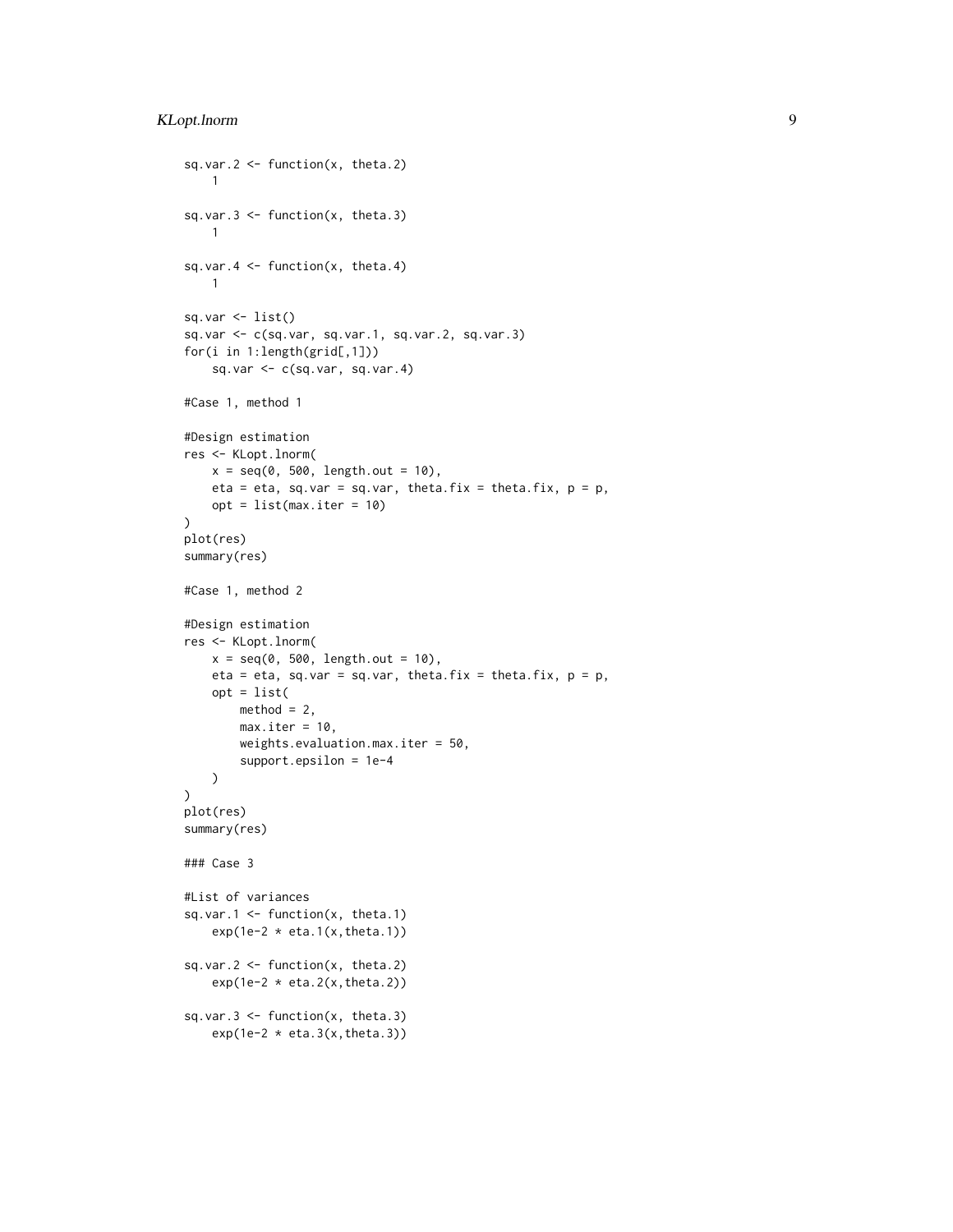```
sq.var.4 \leq function(x, theta.4)
    exp(1e-2 \times eta.4(x, theta.4))sq.var \leftarrow list()sq.var <- c(sq.var, sq.var.1, sq.var.2, sq.var.3)
for(i in 1:length(grid[,1]))
    sq.var \leftarrow c(sq.var, sq.var.4)#Case 3, method 1
#Design estimation
res <- KLopt.lnorm(
    x = seq(0, 500, length.out = 10),
    eta = eta, sq.var = sq.var, theta.fix = theta.fix, p = p,
    opt = list(max.iter = 10))
plot(res)
summary(res)
#Case 3, method 2
eta.2 <- function(x, theta.2)
    theta.2[1] + theta.2[2] * x - theta.2[3] * x * x
theta.2 <- c(60, 7 * 600 / 2250, 7 / 2250)
eta <- list()
eta <- c(eta, eta.1, eta.2, eta.3)
for(i in 1:length(grid[,1]))
    eta <- c(eta, eta.4)
theta.fix <- list(theta.1, theta.2, theta.3)
for(i in 1:length(grid[,1]))
    theta.fix[[length(theta.fix) + 1]] <- as.numeric(grid[i,])
#Design estimation
res <- KLopt.lnorm(
    x = seq(0, 500, length.out = 10),
    eta = eta, sq.var = sq.var, theta.fix = theta.fix, p = p,
    opt = list(max.iter = 6, method = 2)\lambdaplot(res)
summary(res)
## End(Not run)
```
<span id="page-9-1"></span>plot.KLopt.lnorm *Plot of* Ψ *function for resulting design*

<span id="page-9-0"></span>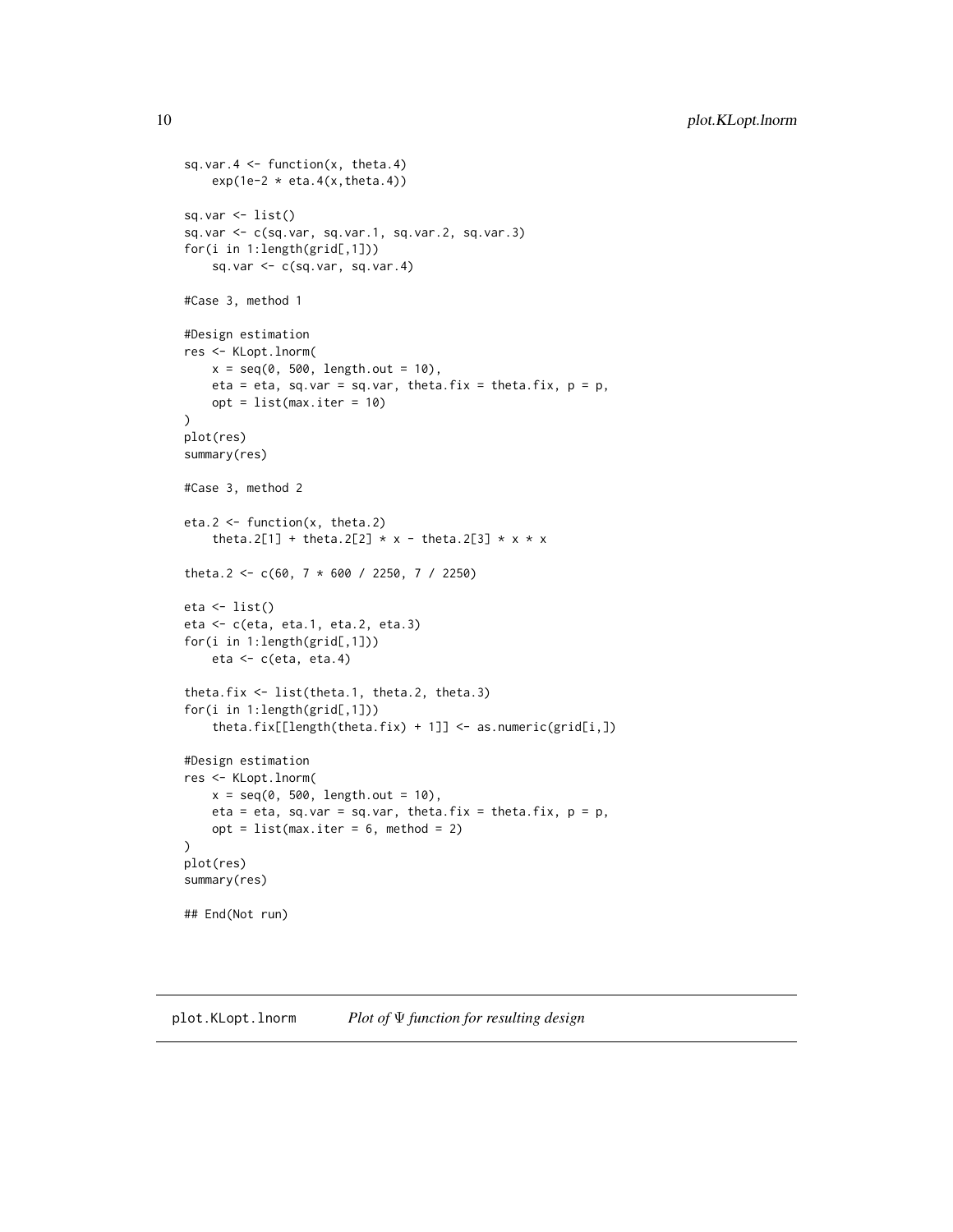#### <span id="page-10-0"></span>plot.tpopt 11

#### Description

Plots the function from the formulation of the equivalence theorem for resulting approximation  $\xi^{**}$ of the KL-optimal design achieved with the help of [KLopt.lnorm](#page-2-1).

#### Usage

## S3 method for class 'KLopt.lnorm'  $plot(x, \ldots)$ 

## Arguments

| X        | an object of type "tpopt".       |
|----------|----------------------------------|
| $\cdots$ | additional graphical parameters. |

## See Also

[tpopt](#page-14-1), [summary.tpopt](#page-13-2), [print.tpopt](#page-12-1)

<span id="page-10-1"></span>plot.tpopt *Plot of* Ψ *function for resulting design*

## Description

Plots the  $\Psi(x,\xi)$  function for resulting approximation  $\xi^{**}$  of the T<sub>P</sub>-optimal design achieved with the help of [tpopt](#page-14-1). The definition of  $\Psi(x,\xi)$  can be found in the "details" section of function's [tpopt](#page-14-1) specifications.

#### Usage

## S3 method for class 'tpopt'  $plot(x, \ldots)$ 

#### Arguments

| x | an object of type "tpopt".       |
|---|----------------------------------|
| . | additional graphical parameters. |

#### Details

We are interested in the shape of function  $\Psi(x, \xi^{**})$  when we want to ensure the convergence of the algorithm. If algorithm had converged, then support points of  $\xi^{**}$  (which are represented by dots) will be near local maximums of the mentioned function. Furthermore, at all local maximums  $\Psi(x, \xi^{**})$  should have the same value. Otherwise something went wrong and the algorithm should be restarted with another parameters.

#### See Also

[tpopt](#page-14-1), [summary.tpopt](#page-13-2), [print.tpopt](#page-12-1)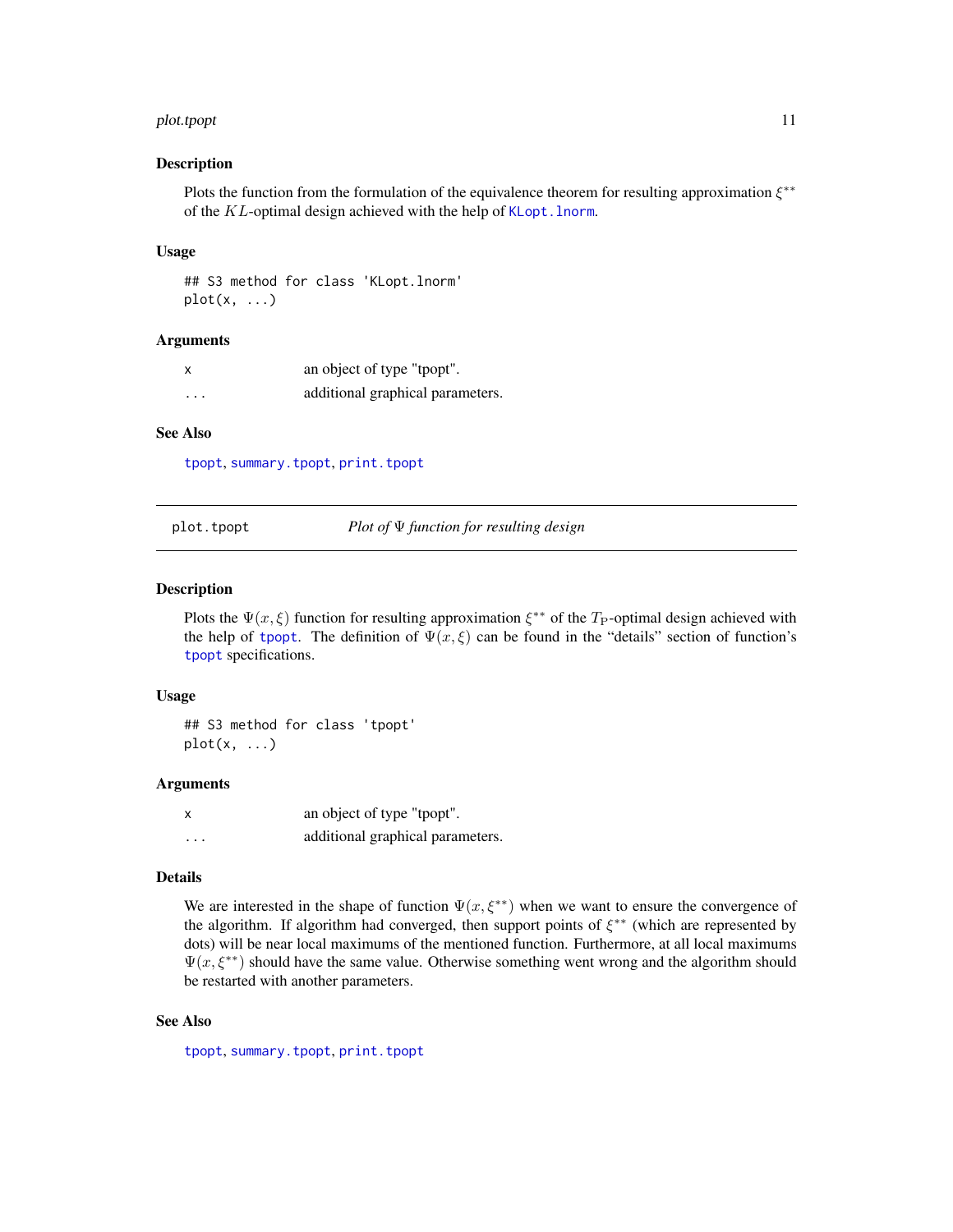## Examples

```
#List of models
eta.1 = function(x, \text{ theta.1})theta.1[1] + theta.1[2] * x + theta.1[3] * (x ^ 2) +
    theta.1[4] * (x \land 3) + \text{theta.1}[5] * (x \land 4)eta.2 = function(x, theta.2)theta.2[1] + theta.2[2] * x + theta.2[3] * (x ^ 2)
eta <- list(eta.1, eta.2)
#List of fixed parameters
theta.1 <- c(1,1,1,1,1)theta.2 <- c(1,1,1)theta.fix <- list(theta.1, theta.2)
#Comparison table
p <- matrix(
    c(
        0, 1,
        0, 0
    ), c(length(eta), length(eta)), byrow = TRUE)
x \leq -\text{seq}(-1, 1, 0.1)opt.1 \le list(method = 1, max.iter = 1)
opt.2 \leq 1ist(method = 1, max.iter = 2)
opt.3 \leq 1ist(method = 1)res.1 <- tpopt(x = x, eta = eta, theta.fix = theta.fix, p = p, opt = opt.1)
res.2 \le tpopt(x = x, eta = eta, theta.fix = theta.fix, p = p, opt = opt.2)
res.3 <- tpopt(x = x, eta = eta, theta.fix = theta.fix, p = p, opt = opt.3)
plot(res.1)
plot(res.2)
plot(res.3)
```
<span id="page-11-1"></span>print.KLopt.lnorm *Short information about the input*

## Description

Prints short information about the input object of class "KLopt.lnorm".

## Usage

```
## S3 method for class 'KLopt.lnorm'
print(x, \ldots)
```
<span id="page-11-0"></span>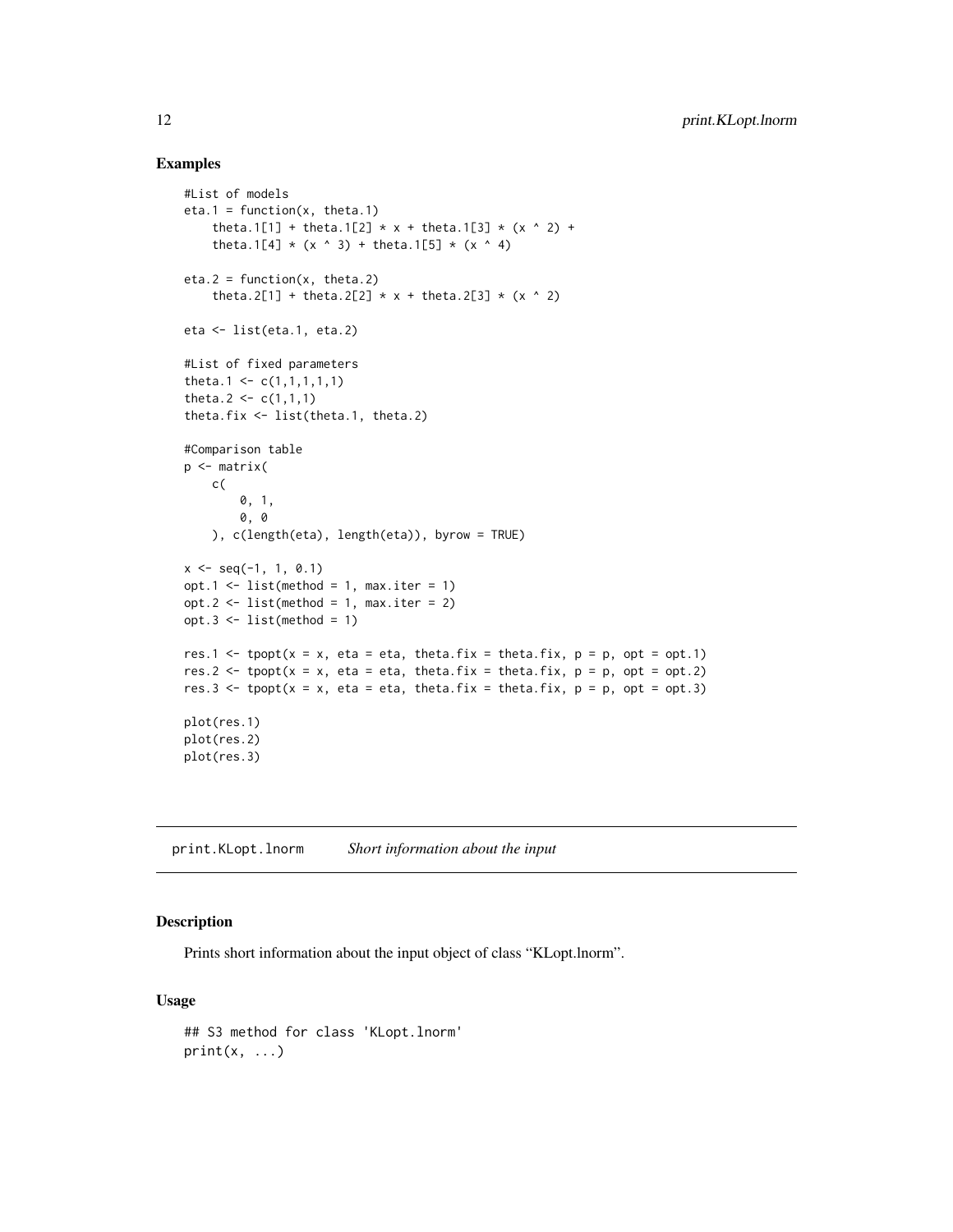## <span id="page-12-0"></span>print.tpopt 13

## Arguments

| x        | an object of type "KLopt.lnorm". |
|----------|----------------------------------|
| $\cdots$ | further arguments.               |

## Details

List of models, list of fixed parameters and resulting design are displayed.

## See Also

[KLopt.lnorm](#page-2-1), [summary.KLopt.lnorm](#page-13-1), [plot.KLopt.lnorm](#page-9-1)

<span id="page-12-1"></span>print.tpopt *Short information about the input*

## Description

Prints short information about the input object of class "tpopt".

## Usage

## S3 method for class 'tpopt'  $print(x, \ldots)$ 

## Arguments

| x | an object of type "tpopt". |
|---|----------------------------|
| . | further arguments.         |

## Details

List of models, list of fixed parameters and resulting design are displayed.

## See Also

[tpopt](#page-14-1), [summary.tpopt](#page-13-2), [plot.tpopt](#page-10-1)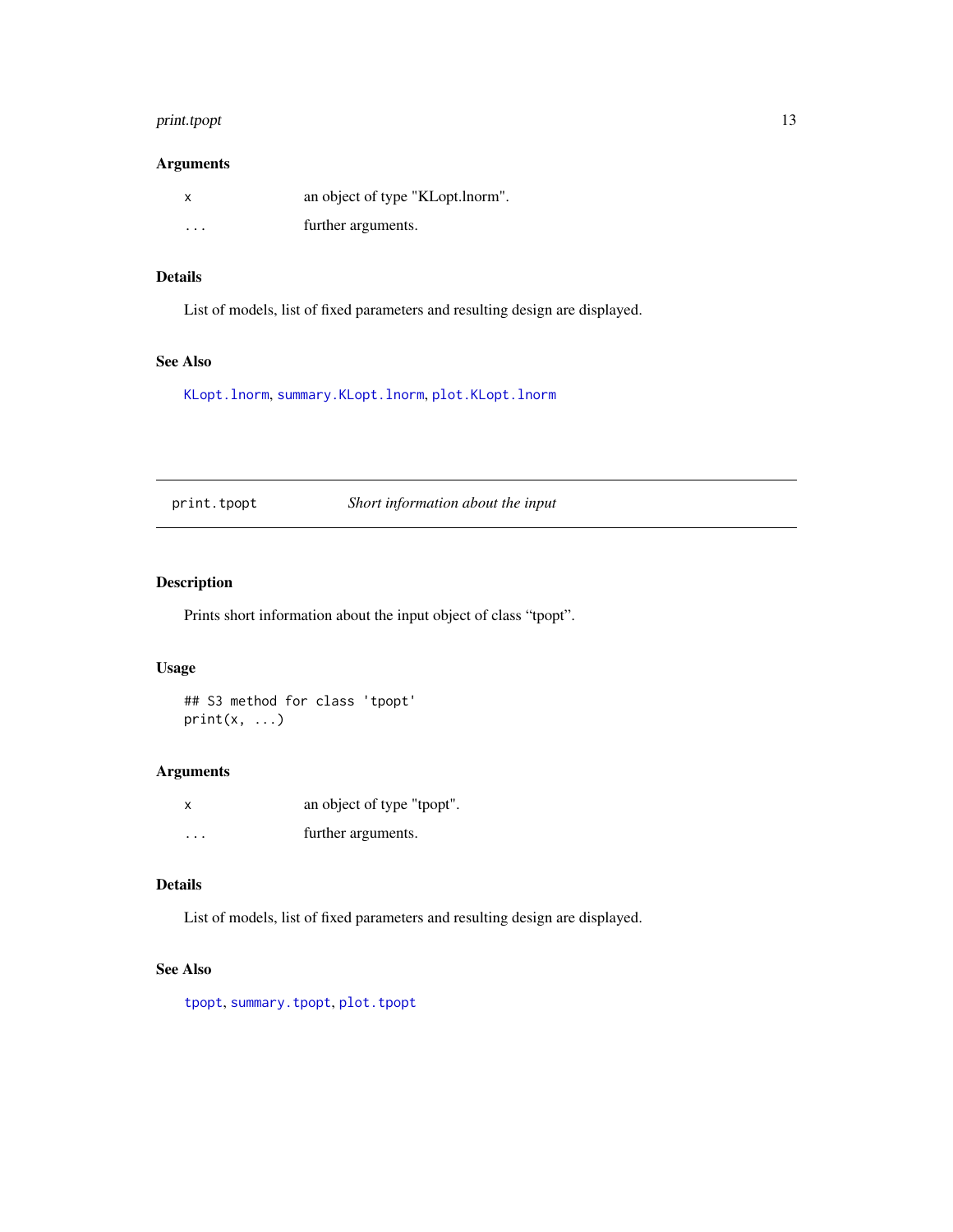<span id="page-13-1"></span><span id="page-13-0"></span>summary.KLopt.lnorm *Detailed information about the input*

## Description

Prints detailed information about the input object of class "KLopt.lnorm".

## Usage

```
## S3 method for class 'KLopt.lnorm'
summary(object, ...)
```
## Arguments

| object   | an object of type "KLopt.lnorm". |
|----------|----------------------------------|
| $\cdots$ | further arguments.               |

#### Details

Call, list of models, list of fixed parameters, resulting design, efficiency by iteration and overall execution time are displayed.

## See Also

[KLopt.lnorm](#page-2-1), [plot.KLopt.lnorm](#page-9-1), [print.KLopt.lnorm](#page-11-1)

<span id="page-13-2"></span>summary.tpopt *Detailed information about the input*

## Description

Prints detailed information about the input object of class "tpopt".

## Usage

```
## S3 method for class 'tpopt'
summary(object, ...)
```
## Arguments

| object   | an object of type "tpopt". |
|----------|----------------------------|
| $\cdots$ | further arguments.         |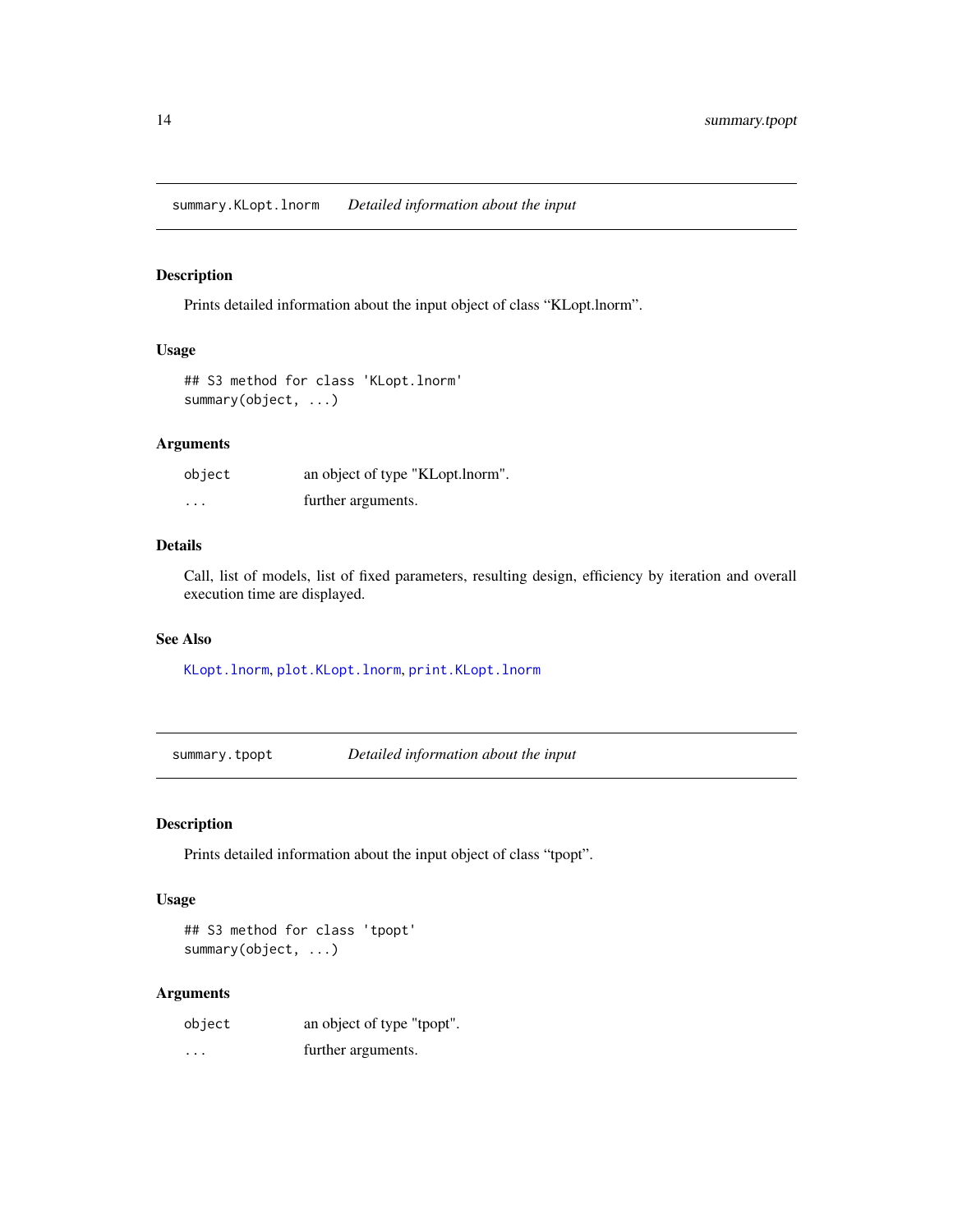#### <span id="page-14-0"></span>tpopt that the state of the state of the state of the state of the state of the state of the state of the state of the state of the state of the state of the state of the state of the state of the state of the state of the

#### Details

Call, list of models, list of fixed parameters, resulting design, efficiency by iteration and overall execution time are displayed.

## See Also

[tpopt](#page-14-1), [plot.tpopt](#page-10-1), [print.tpopt](#page-12-1)

<span id="page-14-1"></span>tpopt *Calculation of optimal discriminating design*

## Description

Calculates an approximation  $\xi^{**}$  of the  $T_P$ -optimal design  $\xi^*$  for discrimination between a given list of models  $\{\eta_i(x, \theta_i), i = 1, \ldots, \nu\}$ . This procedure is based on the algorithms developed by Holger Dette, Viatcheslav B. Melas and Roman Guchenko in [7].  $T_P$ -optimal design is a probability measure, which maximizes the functional

$$
T_{\rm P}(\xi) = \sum_{i,j=1}^{\nu} p_{i,j} \inf_{\theta_{i,j} \in \Theta_j} \int_{\mathcal{X}} \left[ \eta_i(x, \overline{\theta}_i) - \eta_j(x, \theta_{i,j}) \right]^2 \xi(dx),
$$

where  $\xi$  is an arbitrary design on  $\mathcal X$  (it is presumed here, that  $\mathcal X$  is an interval from **R**), P =  ${p_{i,j}}_{i,j=1}^{\nu}$  is a table of non-negative weights with zeros on the diagonal (comparison table) and  $\overline{\theta}_i$ are predefined fixed parameters.

It was also shown in [7] that calculation of Bayesian  $T_{\rm P}$ -optimal design, which maximizes more complicated criterion

$$
T_{\rm P}^{\rm B}(\xi) = \sum_{i,j=1}^{\nu} p_{i,j} \int_{\Theta_i} \inf_{\theta_{i,j} \in \Theta_j} \int_{\mathcal{X}} \left[ \eta_i(x,\lambda_i) - \eta_j(x,\theta_{i,j}) \right]^2 \xi(dx) \mathcal{P}_i(d\lambda_i),
$$

can be reduced to calculation of ordinary  $T_{\rm P}$ -optimal design, when distributions  $\mathcal{P}_i$  are discrete. That is why in this case the current function is also suitable for calculation of Bayesian designs.

## Usage

```
tpopt( x,
       w = rep(1, length(x)) / length(x),eta,
       theta.fix,
       theta.var = NULL,
       p,
       x.1b = min(x),
       x.rb = max(x),
       opt = list()
```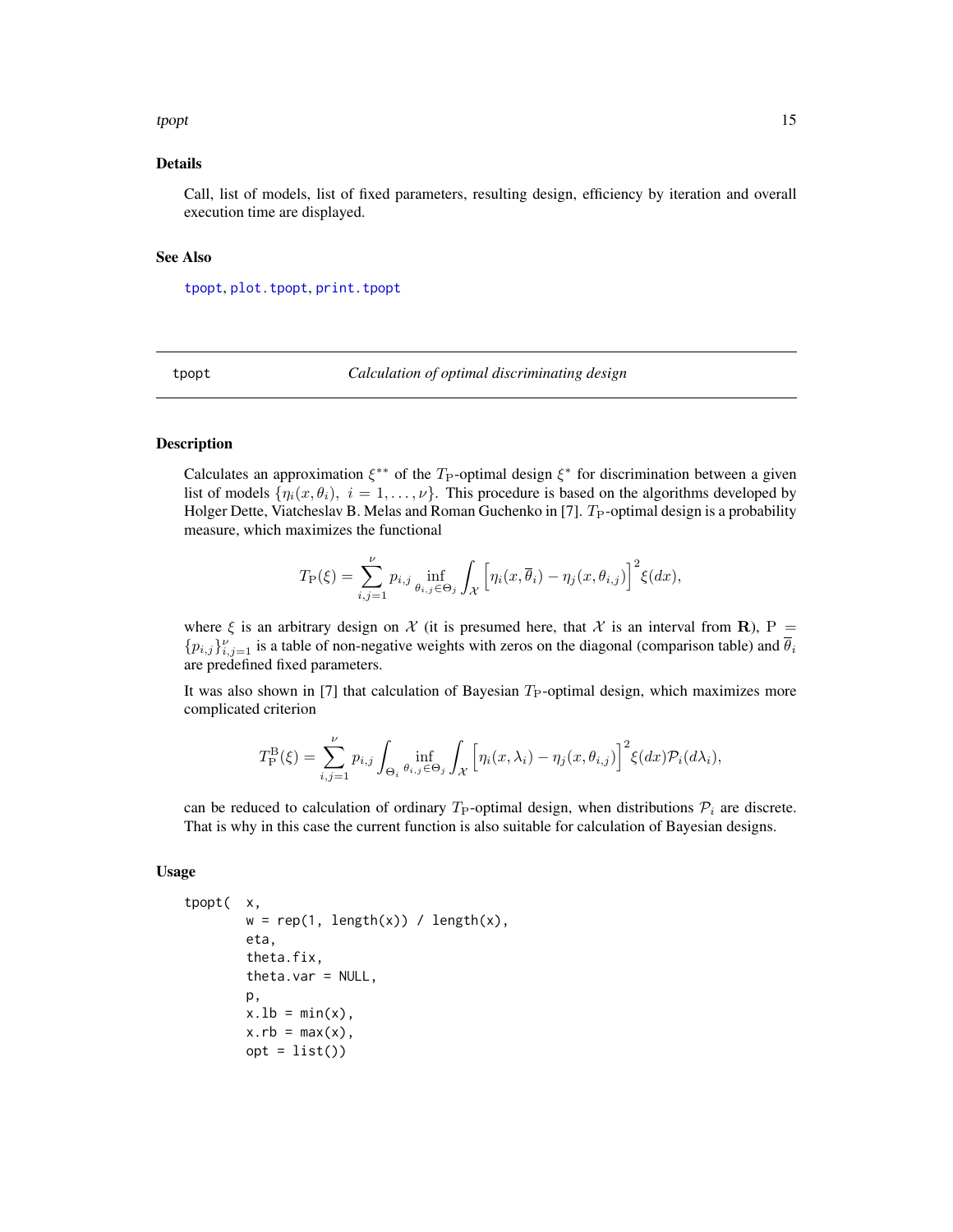## Arguments

| х         | a numeric vector specifying support points from $X$ for initial design. Current<br>algorithm operates under the assumption, that $X$ is an interval from $\mathbf R$ .                                                                                                                                                                                                                                                    |
|-----------|---------------------------------------------------------------------------------------------------------------------------------------------------------------------------------------------------------------------------------------------------------------------------------------------------------------------------------------------------------------------------------------------------------------------------|
| W         | a numeric vector specifying weights for initial design. This vector should have<br>the same length as vector of support points. Furthermore, the weights of the<br>design should sum to 1. If this vector is not specified, then the weights are<br>presumed to be equal.                                                                                                                                                 |
| eta       | a list of models between which proposed optimization should be performed.<br>Every function from this list should be defined in the form of $\eta_i(x, \theta_i)$ , where x<br>is one dimensional variable from $\mathcal X$ and $\theta_i$ is a vector of corresponding model<br>parameters. We will refer to length of this list as $\nu$ .                                                                             |
| theta.fix | a list of fixed model parameters $\overline{\theta}_i$ from the functional $T_P$ . This list should have<br>the same length as the list of models.                                                                                                                                                                                                                                                                        |
| theta.var | an array with two dimensions specifying initial values for parameter vectors $\theta_{i,j}$ .<br>The default value here is NULL, which means that initial guess is calculated<br>automatically.                                                                                                                                                                                                                           |
| р         | a $\nu \times \nu$ square table (R-matrix) containing non-negative weights for comparison.<br>The diagonal values of this table should all be zeros. If one want to include<br>comparison of the $i$ 'th model with fixed parameters against $j$ 'th model with<br>variable parameters into optimization, then he/she should place non-negative<br>weight $p_{i,j}$ into the table; otherwise this weight should be zero. |
| x.lb      | a left bound for support points. If it is not specified, then minimal value from<br>input vector $x$ is taken.                                                                                                                                                                                                                                                                                                            |
| x.rb      | a right bound for support points. If it is not specified, then maximal value from<br>input vector $x$ is taken.                                                                                                                                                                                                                                                                                                           |
| opt       | a list of options containing such named fields:                                                                                                                                                                                                                                                                                                                                                                           |
|           | <b>method</b> a variable specifying the method to be used in inner weight optimiza-<br>tion step. See details section for more info. The value "1" stands for<br>quadratic programming based procedure and "2" stands for specific gra-<br>dient method. See [7] for more details on that methods.                                                                                                                        |
|           | max.iter maximum number of iterations for the main loop. Reaching this num-<br>ber of iterations is one of the possible stopping conditions.                                                                                                                                                                                                                                                                              |
|           | des.eff desired efficiency for resulted approximation of optimal design. Reach-<br>ing efficiency of more than des. eff is another stopping condition (to be ex-<br>act, efficiency lower bound is calculated on each iteration of the algorithm<br>instead of efficiency). See details section for exact definition of efficiency.                                                                                       |
|           | derivative.epsilon a value that is used for numerical computation of first and<br>second order derivatives.                                                                                                                                                                                                                                                                                                               |
|           | support.epsilon a value that is used for support points exclusion, if correspond-<br>ing weight's value is less then support.epsilon.                                                                                                                                                                                                                                                                                     |
|           | weights.evaluation.epsilon a value that is used in the inner loop for weights<br>evaluation.                                                                                                                                                                                                                                                                                                                              |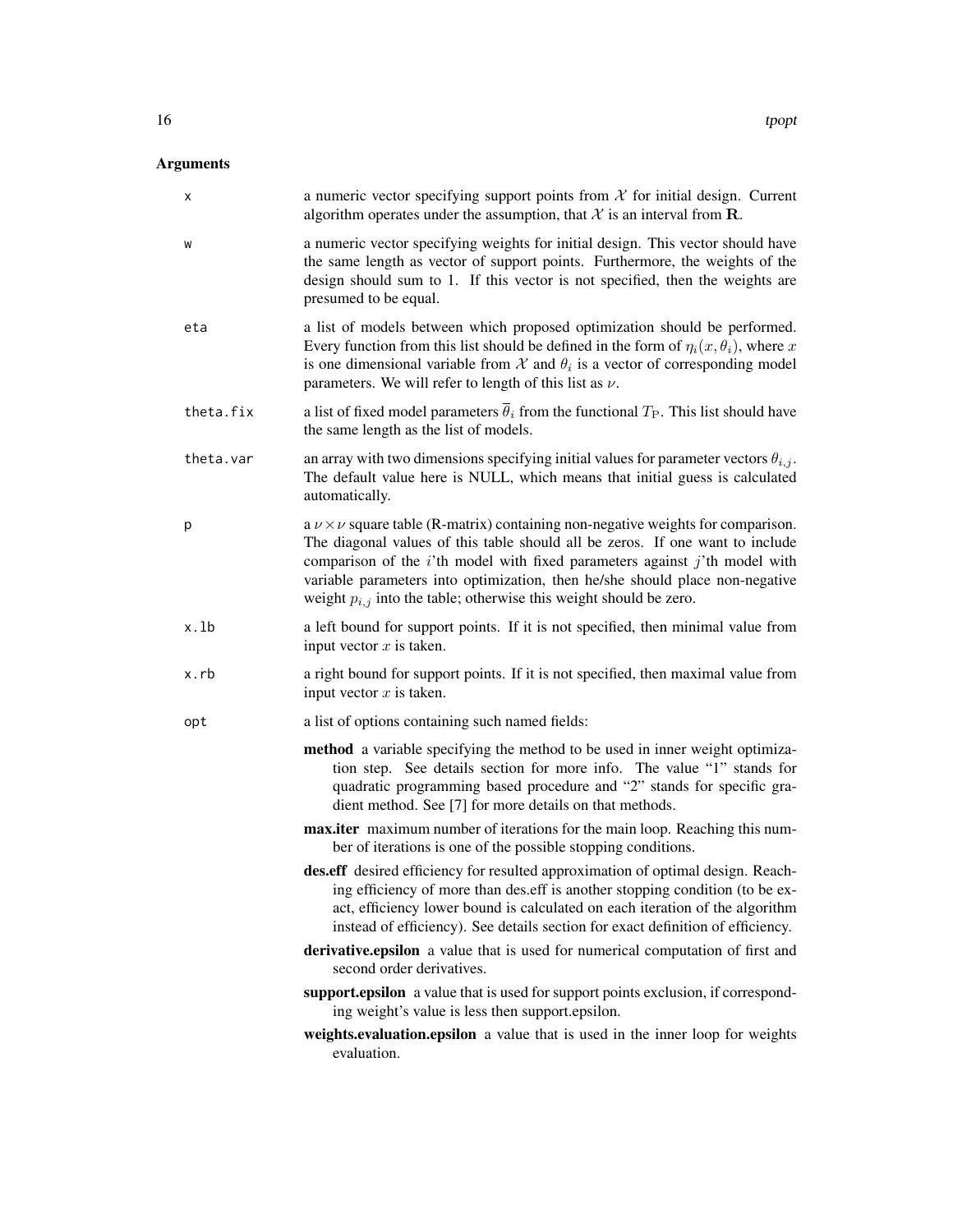tpopt that the state of the state of the state of the state of the state of the state of the state of the state of the state of the state of the state of the state of the state of the state of the state of the state of the

## Details

Firstly, lets define

$$
\Psi(x,\xi) = \sum_{i,j=1}^{\nu} p_{i,j} \left[ \eta_i(x,\overline{\theta}_i) - \eta_j(x,\widehat{\theta}_{i,j}) \right]^2, \widehat{\theta}_{i,j} = \arg \inf_{\theta_{i,j} \in \Theta_j} \int_{\mathcal{X}} \left[ \eta_i(x,\overline{\theta}_i) - \eta_j(x,\theta_{i,j}) \right]^2 \xi(dx).
$$

The simplified algorithm schema is as follows:

Let  $\xi_s$  denotes the design obtained on the s'th iteration of the algorithm. Then

- **Step 1.** Support of the new design  $\xi_{s+1}$  consists of all local maximums of function  $\Psi(x,\xi_s)$  on X united with the support of current design  $\xi_s$ .
- **Step 2.** Weights of the new design  $\xi_{s+1}$  are calculated so that the functional  $T_{\rm P}(\xi)$  achieves its maximum in the class of all designs with support from previous step.

#### Value

Object of class "tpopt" which contains the following fields:

- x the numeric vector of support points from  $X$  for resulting approximation of  $T_{\rm P}$ -optimal design.
- w the numeric vector of weights for resulting approximation of  $T_{\rm P}$ -optimal design. The values of this vector sum to 1.
- efficiency the numeric vector containing efficiency lower bound values by iteration. See details section for definition.
- **functional** the numeric vector containing values of functional  $T<sub>P</sub>$  by iteration.
- eta the list of models, which is exactly the same as one from the arguments list.
- theta.fix the list of fixed model parameters. It goes to the result without any changes too.
- **theta.var** the array with two dimensions specifying calculated values for parameter vectors  $\theta_{i,j}$ according to resulting design.
- p, x.lb, x.rb same as in input.
- max.iter max.iter from options list.

done.iter number of iterations done.

des.eff desired efficiency from options list.

time overall execution time.

#### References

[1] Atkinson A.C., Fedorov V.V. (1975) *The design of experiments for discriminating between two rival models*. Biometrika, vol. 62(1), pp. 57–70.

[2] Atkinson A.C., Fedorov V.V. (1975) *Optimal design: Experiments for discriminating between several models*. Biometrika, vol. 62(2), pp. 289–303.

[3] Dette H., Pepelyshev A. (2008) *Efficient experimental designs for sigmoidal growth models*. Journal of statistical planning and inference, vol. 138, pp. 2–17.

[4] Dette H., Melas V.B., Shpilev P. (2013) *Robust T-optimal discriminating designs*. Annals of Statistics, vol. 41(4), pp. 1693–1715.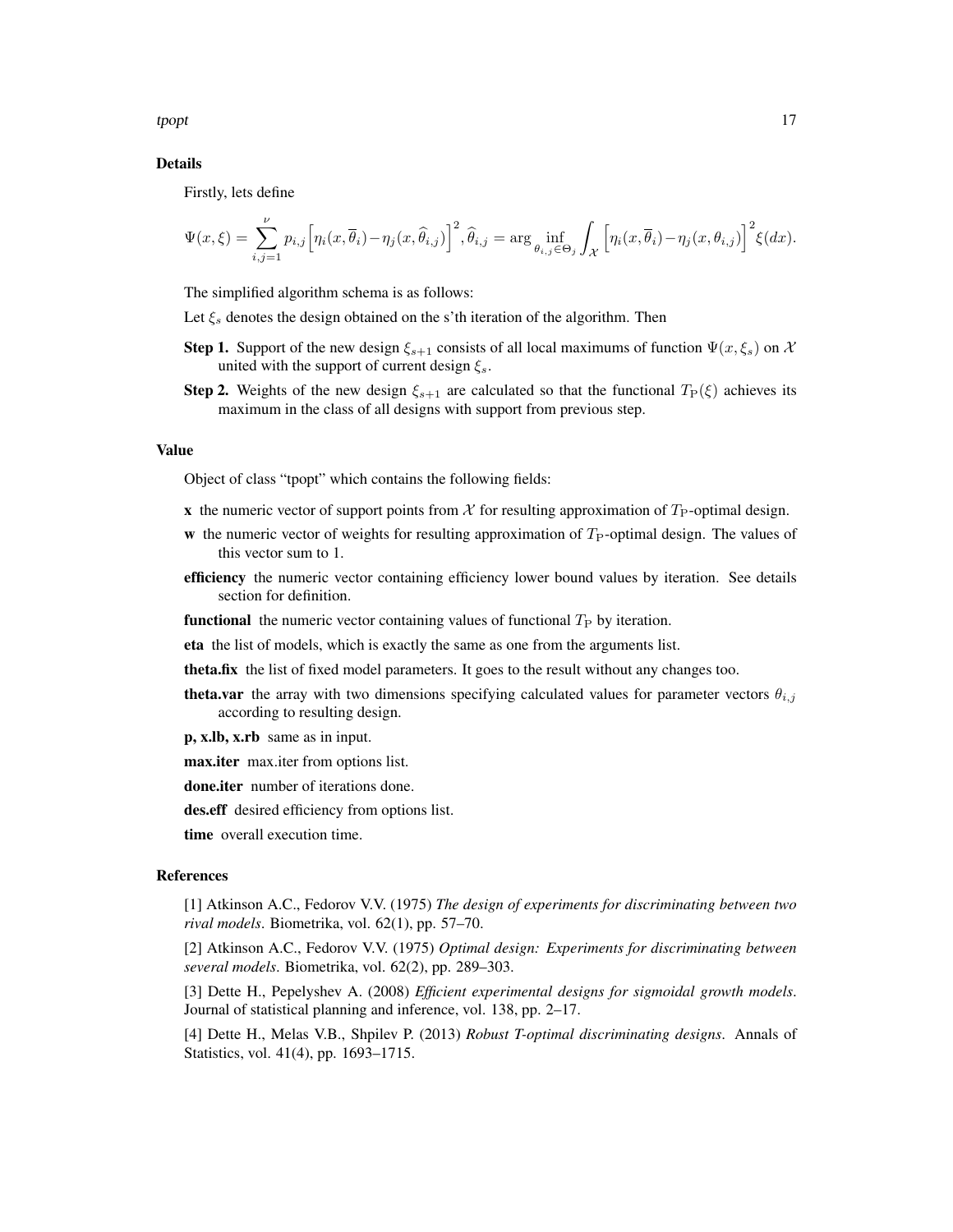<span id="page-17-0"></span>[5] Braess D., Dette H. (2013) *Optimal discriminating designs for several competing regression models*. Annals of Statistics, vol. 41(2), pp. 897–922.

[6] Braess D., Dette H. (2013) *Supplement to "Optimal discriminating designs for several competing regression models"*. Annals of Statistics, online supplementary material.

[7] Dette H., Melas V.B., Guchenko R. (2014) *Bayesian T-optimal discriminating designs*. [ArXiv](http://arxiv.org/abs/1412.2548) [link.](http://arxiv.org/abs/1412.2548)

### See Also

[plot.tpopt](#page-10-1), [summary.tpopt](#page-13-2), [print.tpopt](#page-12-1)

#### Examples

```
### Auxiliary libraries for examples
library(mvtnorm)
### EMAX vs MM
#List of models
eta.1 <- function(x, theta.1)
    theta.1[1] + theta.1[2] * x / (x + theta.1[3])
eta.2 \leftarrow function(x, theta.2)
    theta.2[1] * x / (x + \text{theta.2}[2])eta <- list(eta.1, eta.2)
#List of fixed parameters
theta.1 <- c(1, 1, 1)theta.2 <- c(1, 1)theta.fix <- list(theta.1, theta.2)
#Comparison table
p <- matrix(
    c(
        0, 1,
        0, 0
    ), c(2, 2), byrow = TRUE)
#Design estimation
res \le tpopt(x = c(1.2, 1.5, 1.7), eta = eta, theta.fix = theta.fix, p = p,
    x.1b = 1, x.rb = 2plot(res)
summary(res)
### Sigmoidal second
#List of models
eta.1 <- function(x, theta.1)
    theta.1[1] / (1 + \text{theta.1}[2] \times \exp(-\text{theta.1}[3] \times x)) ^ theta.1[4]
eta.2 <- function(x, theta.2)
    theta.2[1] / (1 + \text{theta.2}[2] \times \exp(-\text{theta.2}[3] \times x))
```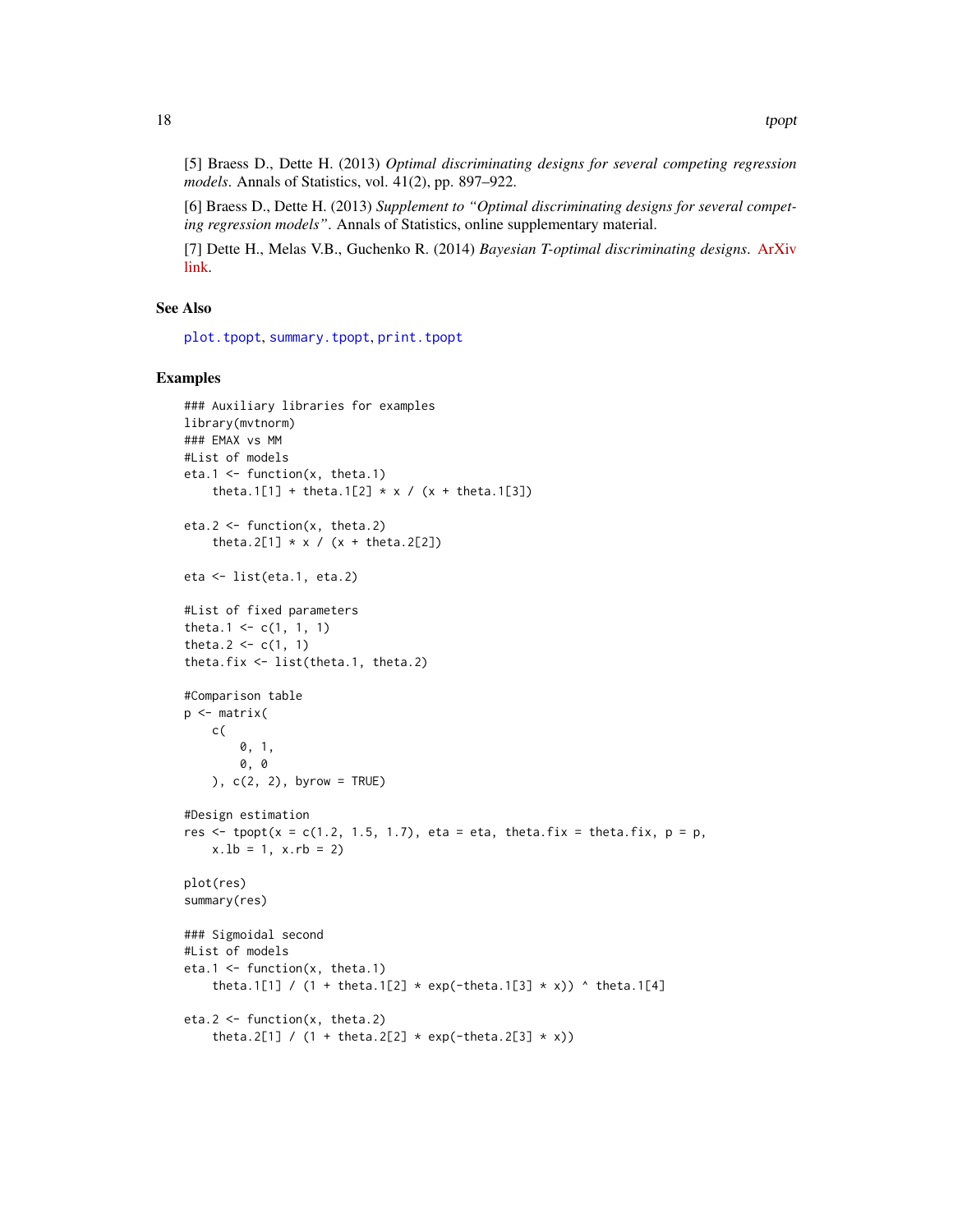#### tpopt the state of the state of the state of the state of the state of the state of the state of the state of the state of the state of the state of the state of the state of the state of the state of the state of the stat

```
eta <- list(eta.1, eta.2)
#List of fixed parameters
theta.1 <- c(2, 5, 1, 2)theta.2 <- c(3, 5, 0.7)theta.fix <- list(theta.1, theta.2)
#Comparison table
p <- matrix(
   c(
       0, 1,
       0, 0
   ), c(2, 2), byrow = TRUE)
#Design estimation
res \le tpopt(x = seq(0, 10), eta = eta, theta.fix = theta.fix, p = p)
plot(res)
summary(res)
### Sigmoidal first
#List of models
eta.1 <- function(x, theta.1)
    theta.1[1] - theta.1[2] * exp(-theta.1[3] * x * theta.1[4])
eta.2 <- function(x, theta.2)
    theta.2[1] - theta.2[2] * exp(-theta.2[3] * x)
eta <- list(eta.1, eta.2)
#List of fixed parameters
theta.1 <- c(2, 1, 0.8, 1.5)
theta.2 <- c(2, 1, 1)theta.fix <- list(theta.1, theta.2)
#Comparision table
p <- matrix(
    c(
        0, 1,
       0, 0
   ), c(2, 2), byrow = TRUE)
#Design estimation
res \le tpopt(x = seq(0, 10), eta = eta, theta.fix = theta.fix, p = p)
plot(res)
summary(res)
### Sigmoidal first --- Bayes
#List of fixed parameters
sigma \leq sqrt(0.3)theta.1.sigma <- matrix(
```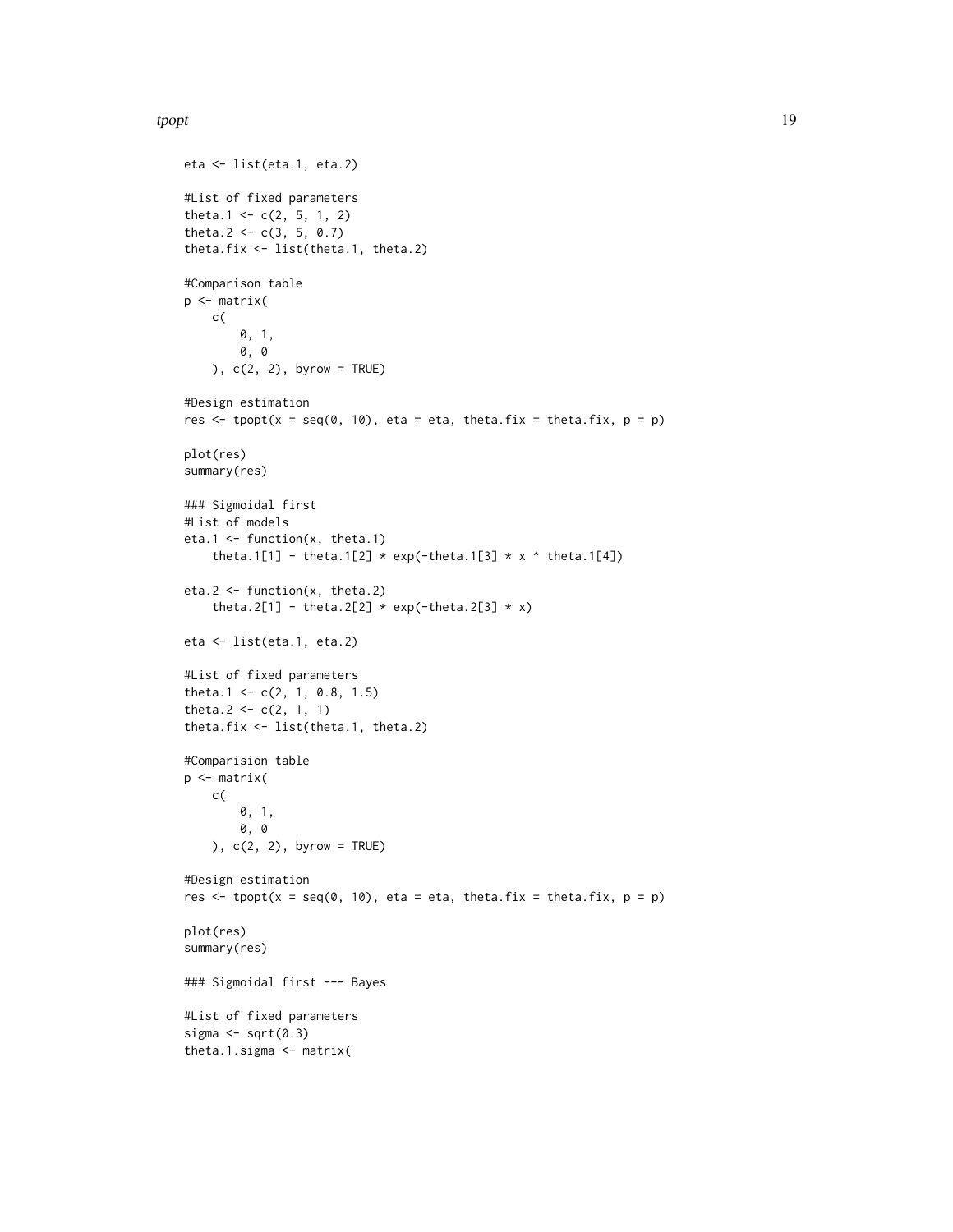```
c(
        sigma^2, 0,
        0, sigma^2
    ), c(2, 2), byrow = TRUE)
grid <- expand.grid(
    theta.1[1],
    theta.1[2],
    seq(theta.1[3] - sigma, theta.1[3] + sigma, length.out = 5),seq(theta.1[4] - sigma, theta.1[4] + sigma, length.out = 5)\lambdaeta <- c(replicate(length(grid[,1]), eta.1, simplify = FALSE), eta.2)
theta.fix <- list()
for(i in 1:length(grid[,1]))
    theta.fix[[length(theta.fix) + 1]] <- as.numeric(grid[i,])
theta.fix[[length(theta.fix) + 1]] <- theta.2
density.on.grid <- dmvnorm(grid[,3:4], mean = theta.1[3:4], sigma = theta.1.sigma)
density.on.grid <- density.on.grid / sum(density.on.grid)
#Comparison table
p <- rep(0,length(eta))
for(i in 1:length(grid[,1]))
    p <- rbind(p, c(rep(0,length(eta) - 1), density.on.grid[i]))
p <- rbind(p, rep(0,length(eta)))
p \leftarrow p[-1, ]res \le tpopt(x = seq(0, 10), eta = eta, theta.fix = theta.fix, p = p)
plot(res)
summary(res)
### Dose response study
#List of models
eta.1 <- function(x, theta.1)
    theta.1[1] + theta.1[2] \star x
eta.2 <- function(x, theta.2)
    theta.2[1] + theta.2[2] * x * (theta.2[3] - x)
eta.3 <- function(x, theta.3)
    theta.3[1] + theta.3[2] * x / (theta.3[3] + x)
eta.4 \leftarrow function(x, theta.4)
    theta.4[1] + theta.4[2] / (1 + \exp((theta.4[3] - x) /theta.4[4]))eta <- list(eta.1, eta.2, eta.3, eta.4)
#List of fixed parameters
theta.1 <- c(60, 0.56)theta.2 <- c(60, 7/2250, 600)
theta.3 <- c(60, 294, 25)
```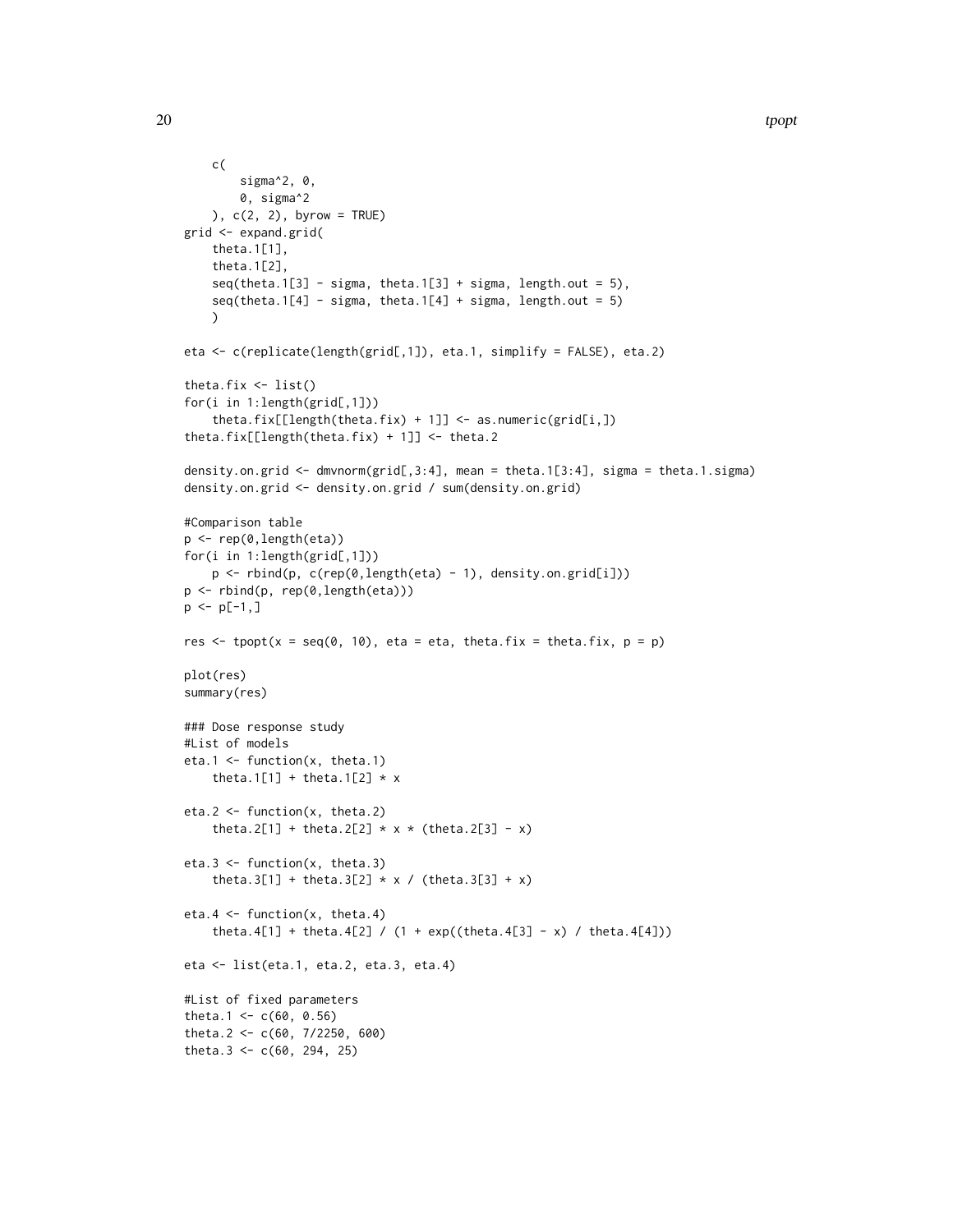```
theta.4 <- c(49.62, 290.51, 150, 45.51)
theta.fix <- list(theta.1, theta.2, theta.3, theta.4)
#Comparison table
p <- matrix(
   c(
        0, 0, 0, 0,
       1, 0, 0, 0,
       1, 1, 0, 0,
       1, 1, 1 ,0
   ), c(4, 4), byrow = TRUE)
#Design estimation
res \le tpopt(x = seq(0, 500, 100), eta = eta, theta.fix = theta.fix, p = p)
plot(res)
summary(res)
### Dose response study --- Bayes
#List of fixed parameters
sigma <-37theta.4.sigma <- matrix(
   c(
       sigma^2, 0, 0, 0,
        0, sigma^2, 0, 0,
       0, 0, sigma^2, 0,
       0, 0, 0, sigma^2
   ), c(4, 4), byrow = TRUE)
grid <- expand.grid(
    seq(theta.4[1] - sigma, theta.4[1] + sigma, length.out = 3),seq(theta.4[2] - sigma, theta.4[2] + sigma, length.out = 3),seq(theta.4[3] - sigma, theta.4[3] + sigma, length.out = 3),seq(theta.4[4] - sigma, theta.4[4] + sigma, length.out = 3))
eta <- c(eta.1, eta.2, eta.3, replicate(length(grid[,1]), eta.4, simplify = FALSE))
theta.fix <- list(theta.1, theta.2, theta.3)
for(i in 1:length(grid[,1]))
    theta.fix[[length(theta.fix) + 1]] <- as.numeric(grid[i,])
density.on.grid <- dmvnorm(grid, mean = theta.4, sigma = theta.4.sigma)
density.on.grid <- density.on.grid / sum(density.on.grid)
#Comparison table
p \leftarrow \text{rbind}(rep(0, length(eta)),
   c(1, rep(0, length(eta) - 1)),c(1, 1, rep(0,length(eta) - 2)))
for(i in 1:length(grid[,1]))
```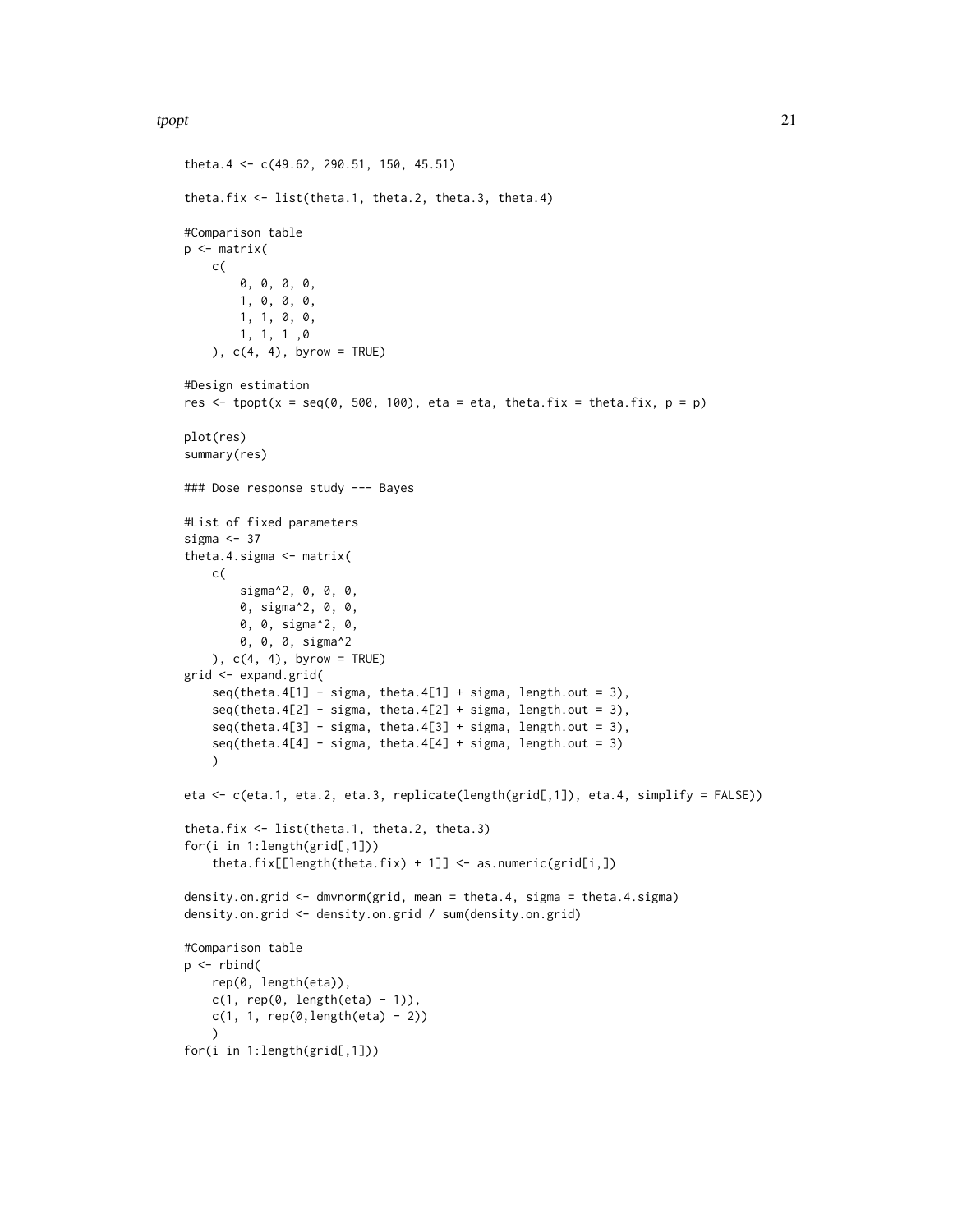```
p \leftarrow \text{rbind}(p, c(\text{rep}(density,on.get[i], 3), rep(0, length(eta) - 3)))#Design estimation
## Not run:
res \le tpopt(x = seq(0, 500, 100), eta = eta, theta.fix = theta.fix, p = p)
## End(Not run)
plot(res)
summary(res)
## Not run:
### Example from [8]
### An example of how case 2 can be computed for example 1 in [8] with tpopt function
#List of models
eta.1 <- function(x, theta.1)
    log(theta.1[1] * x + theta.1[2] * x / (x + theta.1[3]))eta.2 <- function(x, theta.2)
    log(theta.2[1] * x / (x + theta.2[2]))eta <- list(eta.1, eta.2)
#List of fixed parameters
theta.1 <- c(1, 1, 1)theta.2 <- c(1, 1)theta.fix <- list(theta.1, theta.2)
#Comparison table
p <- matrix(
   c(
        0,1,0,0
   ), c(length(eta), length(eta)), byrow = TRUE)
#Case 2, method 1
#Design estimation
res <- tpopt(
    x = seq(0.1, 5, length.out = 10),eta = eta, theta.fix = theta.fix, p = p, x.lb = 0.1, x.rb = 5,
   opt = list(method = 1))
plot(res)
summary(res)
#Case 2, method 2
#Design estimation
res <- tpopt(
   x = seq(0.1, 5, length.out = 10),
   eta = eta, theta.fix = theta.fix, p = p, x.lb = 0.1, x.rb = 5,
   opt = list(method = 2))
plot(res)
```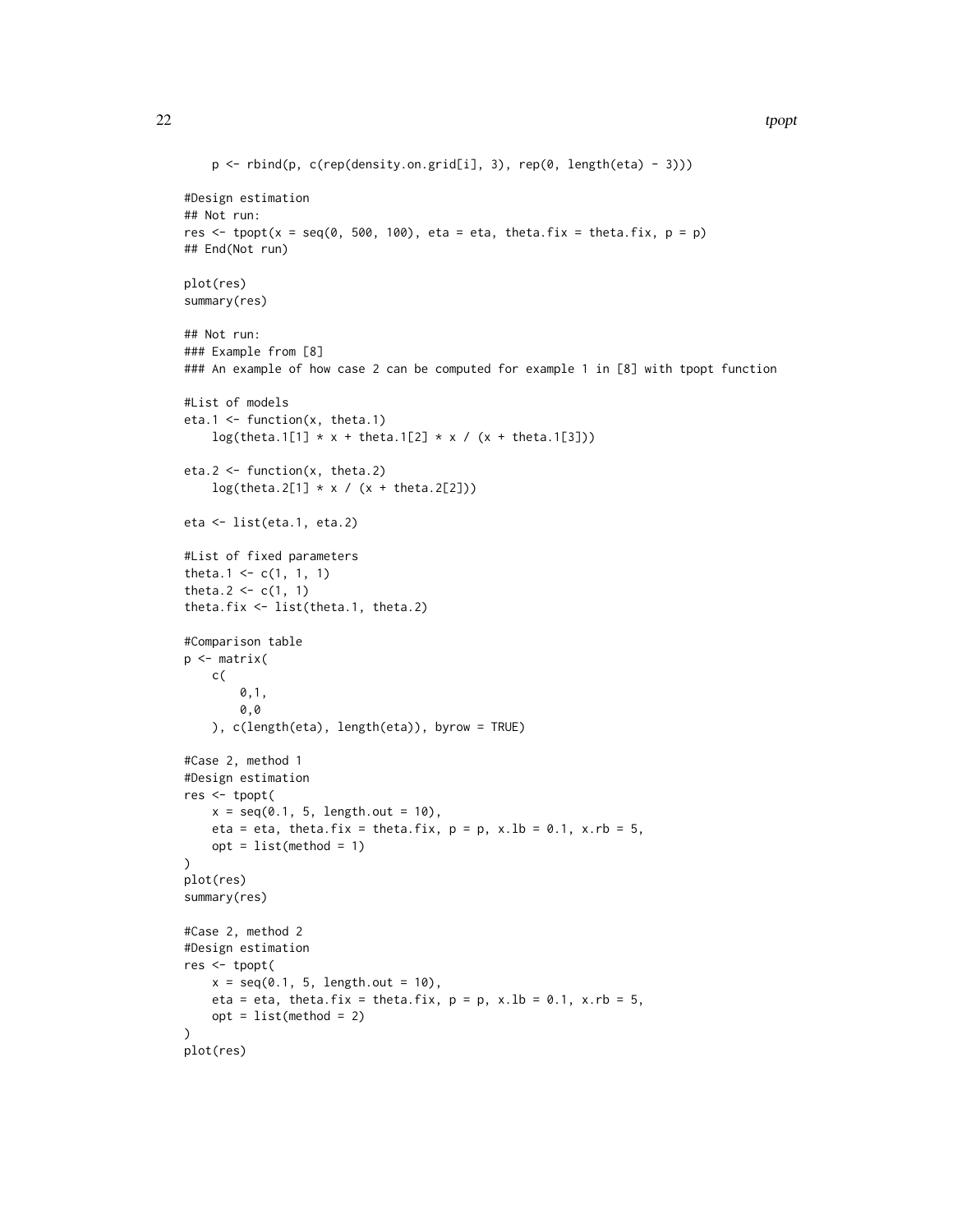## tpopt that the contract of the contract of the contract of the contract of the contract of the contract of the contract of the contract of the contract of the contract of the contract of the contract of the contract of the

summary(res)

## End(Not run)